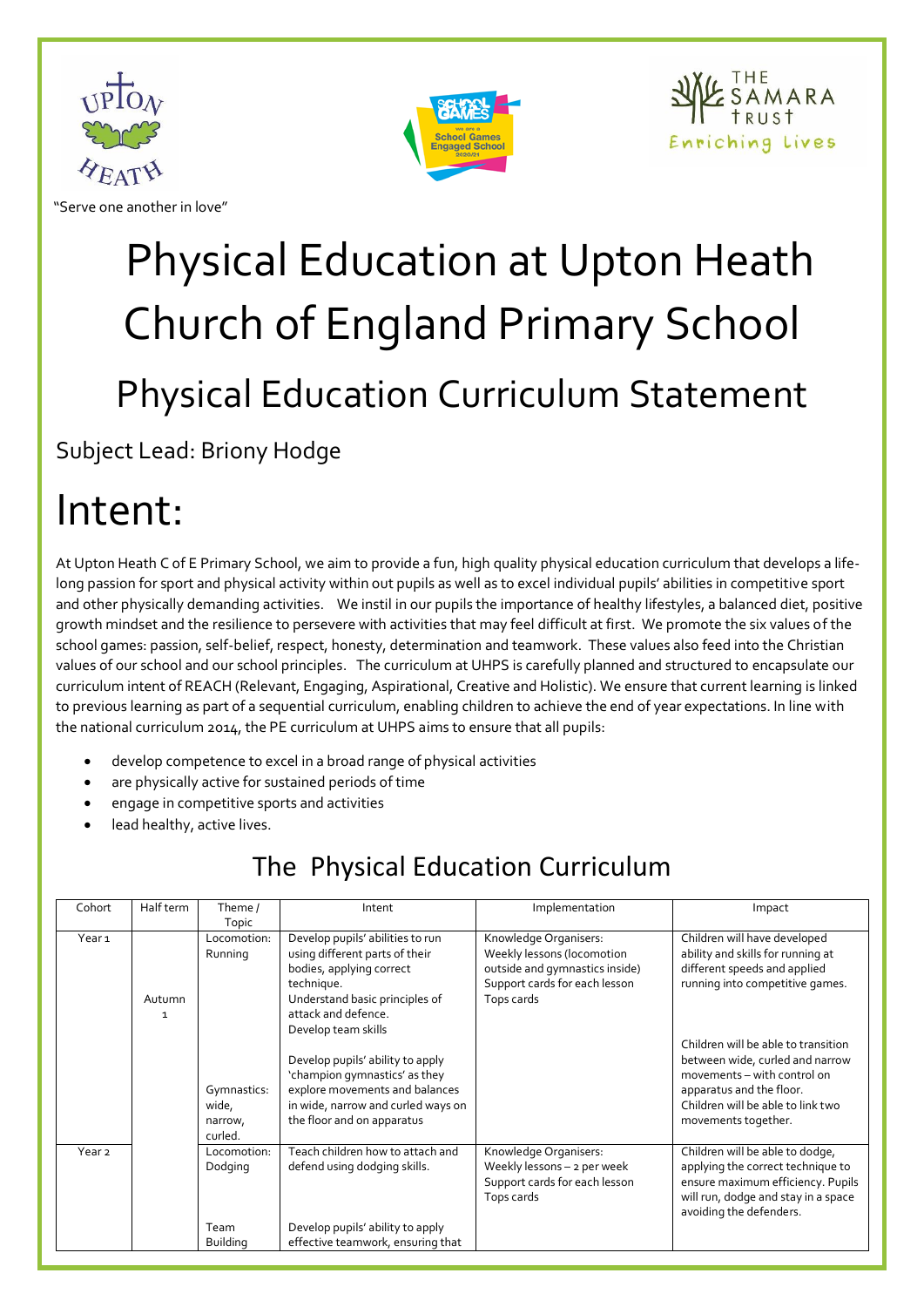|                   |                                             | everyone is included and<br>understands their role.                                                                                                                                                                                                                                                                                  |                                                                                                                                                                          | Pupils will develop and apply<br>teamwork skills in pairs and small<br>teams to complete all of the<br>challenges successfully                                                                                                                                                                                                                                                                                                          |
|-------------------|---------------------------------------------|--------------------------------------------------------------------------------------------------------------------------------------------------------------------------------------------------------------------------------------------------------------------------------------------------------------------------------------|--------------------------------------------------------------------------------------------------------------------------------------------------------------------------|-----------------------------------------------------------------------------------------------------------------------------------------------------------------------------------------------------------------------------------------------------------------------------------------------------------------------------------------------------------------------------------------------------------------------------------------|
| Year <sub>3</sub> | Gymnastics:<br>Symmetry<br>and<br>Asymmetry | Pupils will explore movements and<br>balances in symmetrical and<br>asymmetrical ways.<br>Pupils will be taught to create<br>sequences starting with their<br>symmetrical balance on apparatus,<br>moving out of it and travelling to a<br>new piece of apparatus and ending<br>in their asymmetrical balances<br>applying flow.     | Knowledge Organisers:<br>Weekly lessons (Netball outside<br>and gymnastics inside)<br>Support cards for each lesson<br>Tops cards<br>Intra and inter school competitions | Pupils will execute 'excellent'<br>balances and movements in both<br>symmetrical and asymmetrical<br>ways. Pupils will be able to link<br>these movements and balances<br>together                                                                                                                                                                                                                                                      |
|                   | Netball                                     | Pupils will explore how to apply<br>the principles of attack vs defence,<br>with a particular focus on passing<br>and moving.<br>Pupils will learn how to keep<br>possession and eventually score in<br>order to win a modified game                                                                                                 |                                                                                                                                                                          | Pupils will develop their passing<br>and moving skills to outwit their<br>opponents and keep possession of<br>the ball.<br>Pupils will apply an understanding<br>of where, when and why we pass<br>and move, in order to score points<br>against another team<br>Apply basic principles suitable for<br>attacking and defending.<br>Collaborate and work together in a                                                                  |
| Year 4            | Invasion<br>Games:<br>Netball               | Develop pupils' ability to apply the<br>principles of attack vs defence,<br>with a particular focus on creating<br>simple attacking tactics in order to<br>move the ball up the court, and<br>create a shooting opportunity.<br>Teach techniques of shooting<br>accurately.<br>How to shoot and where to shoot<br>from (positioning) | Knowledge Organisers:<br>Weekly lessons (Netball outside<br>and gymnastics inside)<br>Support cards for each lesson<br>Tops cards<br>Intra and inter school competitions | team.<br>Pupils will be able to apply a secure<br>understanding of passing, moving<br>and shooting in order to score<br>points against another team.<br>Pupils will demonstrate a growing<br>understanding of the difference<br>between attack and defence by<br>making effective decisions and<br>creating simple tactics.                                                                                                             |
|                   | Gymnastics:<br><b>Bridges</b>               | Explore movements and balances<br>to create bridges.<br>Explore ways of moving in and out<br>of bridges on the floor and<br>apparatus.<br>Create sequences by combining<br>movements and bridges<br>individually and in pairs.                                                                                                       |                                                                                                                                                                          | Pupils will execute 'excellent'<br>balances and movements within<br>the 'bridges' theme. Applying flow,<br>pupils will link these movements<br>and balances together.                                                                                                                                                                                                                                                                   |
| Year <sub>5</sub> | Invasion<br>Games:<br>Football              | Challenge pupils to apply their<br>prior learning of passing, moving<br>and dribbling to create attacks<br>that result in a shooting<br>opportunity. Pupils will be able to<br>develop tactics for both attacking<br>and defending and apply these<br>successfully within their team.                                                | Knowledge Organisers:<br>Weekly lessons - 2 sessions<br>Support cards for each lesson<br>Tops cards<br>Intra and inter school competitions                               | Pupils will pass, move, dribble and<br>shoot accurately and consistently,<br>switching fluidly between attack<br>and defence as possession<br>changes.<br>Pupils will begin to create and<br>apply tactics that they can then<br>adapt depending on the situation.<br>Pupils will develop communication<br>skills as they officiate in game<br>based scenarios.<br>Pupils will also start to lead their<br>team and manage their games. |
|                   | Health<br>Related<br>Exercise               | Ensure that all pupils understand<br>the meaning of strength, flexibility<br>and the cardiovascular elements of<br>fitness. Pupils will perform cardio,<br>flexibility and strength focused<br>circuits developing their own<br>fitness                                                                                              |                                                                                                                                                                          | Pupils will be able to complete<br>fitness assessments and<br>participate in circuits that will<br>develop their fitness.<br>Pupils will understand the impact<br>of exercise on their bodies and the<br>importance of developing their<br>aerobic capacity, strength and<br>flexibility. Pupils will develop life<br>skills such as encouragement and                                                                                  |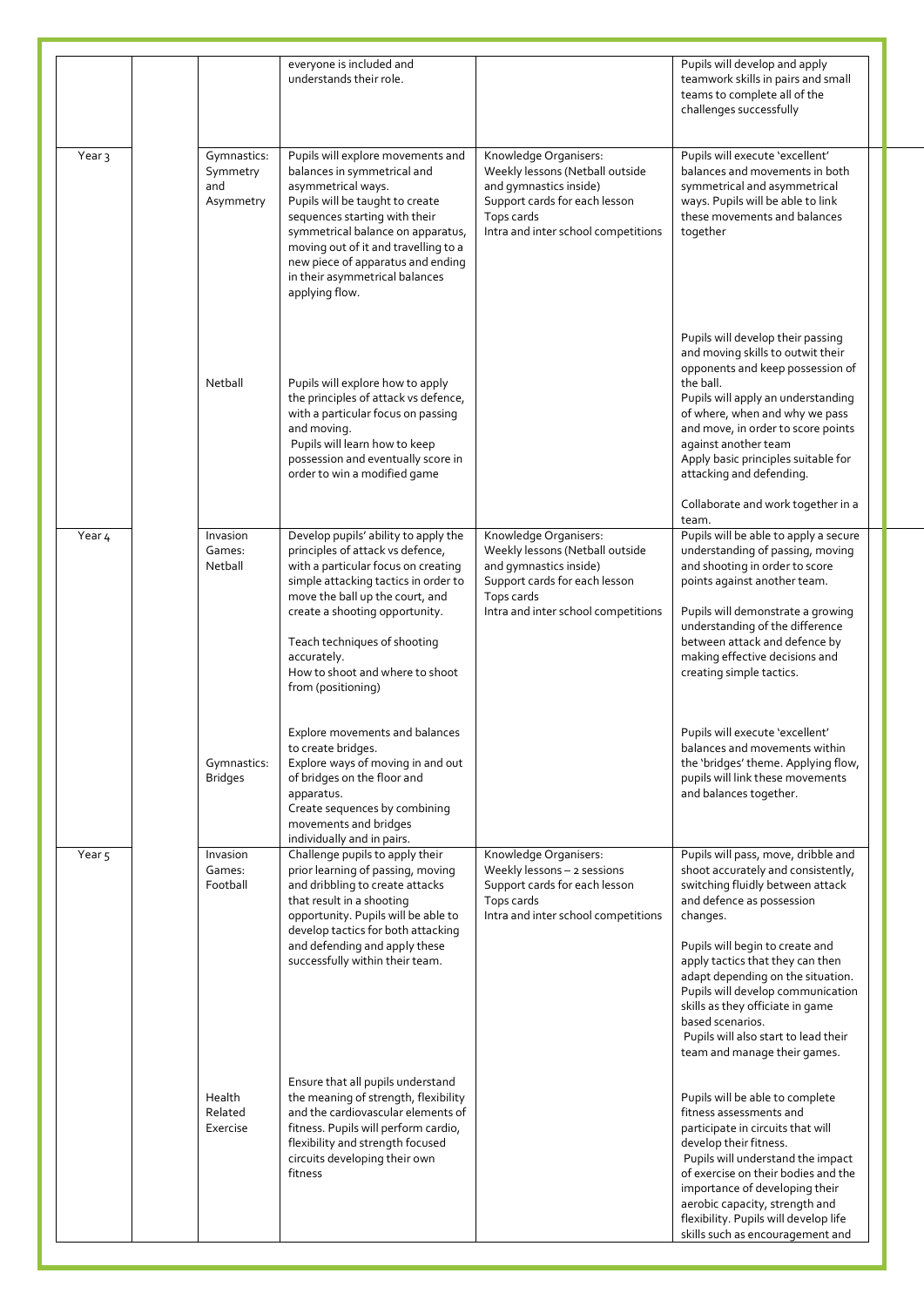|        |                               |                                                                                                                                                                                                                                                                                                                                                              |                                                                                                                                                                                       | responsibility as they encourage                                                                                                                                                                                                                                                                                                                                                                                                                                                                                   |
|--------|-------------------------------|--------------------------------------------------------------------------------------------------------------------------------------------------------------------------------------------------------------------------------------------------------------------------------------------------------------------------------------------------------------|---------------------------------------------------------------------------------------------------------------------------------------------------------------------------------------|--------------------------------------------------------------------------------------------------------------------------------------------------------------------------------------------------------------------------------------------------------------------------------------------------------------------------------------------------------------------------------------------------------------------------------------------------------------------------------------------------------------------|
|        |                               |                                                                                                                                                                                                                                                                                                                                                              |                                                                                                                                                                                       | their partners through the circuits                                                                                                                                                                                                                                                                                                                                                                                                                                                                                |
| Year 6 | Invasion<br>qames:<br>Netball | Pupils will consolidate their<br>understanding of the principles of<br>attack and defence. They will<br>consistently apply a range of<br>effective passes, in order to keep<br>possession and score. Pupils will in<br>turn apply pressure when<br>defending to regain possession<br>quickly.<br>Pupils will be taught the role of<br>each netball position. | Knowledge Organisers:<br>Weekly lessons (Netball outside<br>and Health related exercise inside)<br>Support cards for each lesson<br>Tops cards<br>Intra and inter school competitions | Pupils will apply a refined<br>understanding of attacking skills<br>and defensive skills, that will be<br>executed accurately and<br>consistently. Pu<br>Pupils will demonstrate<br>resourcefulness and problem<br>solving skills by creating, applying<br>and then adapting a range of<br>attacking and defending tactics.<br>Pupils will effectively apply their<br>tactics, demonstrating a clear<br>understanding of the role each<br>team member will perform and<br>will ensure the team feels<br>motivated. |
|        | Swimming                      | To develop confidence and<br>awareness of how to be safe<br>around water. To develop<br>knowledge and confidence of how<br>to self rescue.<br>Develop proficiency and stamina.                                                                                                                                                                               |                                                                                                                                                                                       | Swim competently, confidently<br>and proficiently over a distance of<br>at least 25 metres<br>Use a range of strokes effectively<br>[for example, front crawl,<br>backstroke and breaststroke]<br>Perform safe self-rescue in<br>different water-based situations                                                                                                                                                                                                                                                  |

| Cohort            | Half                             | Theme / Topic                           | Intent                                                                                                                                                                                                                                                                                                                          | Implementation                                                                                                                     | Impact                                                                                                                                                                                                                                                                                                                                                          |
|-------------------|----------------------------------|-----------------------------------------|---------------------------------------------------------------------------------------------------------------------------------------------------------------------------------------------------------------------------------------------------------------------------------------------------------------------------------|------------------------------------------------------------------------------------------------------------------------------------|-----------------------------------------------------------------------------------------------------------------------------------------------------------------------------------------------------------------------------------------------------------------------------------------------------------------------------------------------------------------|
| Year <sub>1</sub> | term<br>Autumn<br>$\overline{2}$ | Gymnastics-<br>body parts               | Develop pupils' ability to apply<br>'champion gymnastics' as they<br>explore movements and balances<br>on big and small body parts in<br>wide, narrow and curled ways on<br>the floor and on apparatus. Pupils<br>will transition between the theme<br>words as they link movements<br>together developing simple<br>sequences. | Knowledge Organisers:<br>2 Weekly lessons<br>Support cards for each lesson<br>Tops cards                                           | Pupils will be able to move and<br>balance using big and small body<br>parts in wide, narrow and curled<br>ways, applying 'champion<br>gymnastics' and start to link<br>movements.<br>Pupils will experiment moving in a<br>variety of ways understanding the<br>differences between each type of<br>movement. Pupils will be creative<br>as they link movement |
|                   |                                  | Ball skills -<br>hands                  | Develop pupils' sending and<br>receiving skills, applying and<br>developing understanding of<br>where we send a ball and why.<br>Pupils will combine their sending<br>and receiving skills to keep<br>possession. Pupils will explore<br>stopping the ball.                                                                     |                                                                                                                                    | Pupils will be able to send a ball<br>towards a target, applying the<br>correct technique and aiming<br>carefully. Pupils will also be able<br>to receive and stop a ball.<br>Pupils will demonstrate<br>developing concentration skills as<br>they focus on the target, their<br>partner and the ball.                                                         |
| Year <sub>2</sub> |                                  | Ball skills-<br>hands                   | Challenge pupils to combine their<br>developing dribbling, passing and<br>receiving skills in order to keep<br>possession and score a point.<br>Pupils will apply these skills in<br>teams in various games and<br>activities.                                                                                                  | Knowledge Organisers:<br>2 Weekly lessons<br>Support cards for each lesson<br>Tops cards                                           | Pupils will be able to dribble, pass<br>and move with developing<br>accuracy. They will combine these<br>skills to score points.<br>Pupils will focus on their partner<br>and team members, developing<br>an understanding of the<br>consequences in a game when<br>mistakes are made.                                                                          |
|                   |                                  | Gymnastics -<br>pathways                | Challenge pupils to explore<br>different ways that they can link<br>movements and balances<br>together while travelling along a<br>variety of pathways                                                                                                                                                                          |                                                                                                                                    | Pupils will be able to link<br>movements and balances<br>together, applying champion<br>gymnastics criteria, on the floor<br>and on apparatus.                                                                                                                                                                                                                  |
| Year <sub>3</sub> |                                  | $OAA -$<br>communication<br>and tactics | Explore what makes an effective<br>team through different problem-<br>solving challenges. Throughout<br>the unit, there will be a focus on<br>pupils developing their<br>communication skills, essential to<br>working within a team to<br>complete the activities.                                                             | Knowledge Organisers:<br>2 Weekly lessons<br>Support cards for each lesson<br>Tops cards<br>Intra and inter school<br>competitions | Pupils will work within teams to<br>complete the different problem<br>solving challenges successfully.<br>Pupils will apply an understanding<br>of what makes an effective team<br>and understand how important<br>their role is within the team                                                                                                                |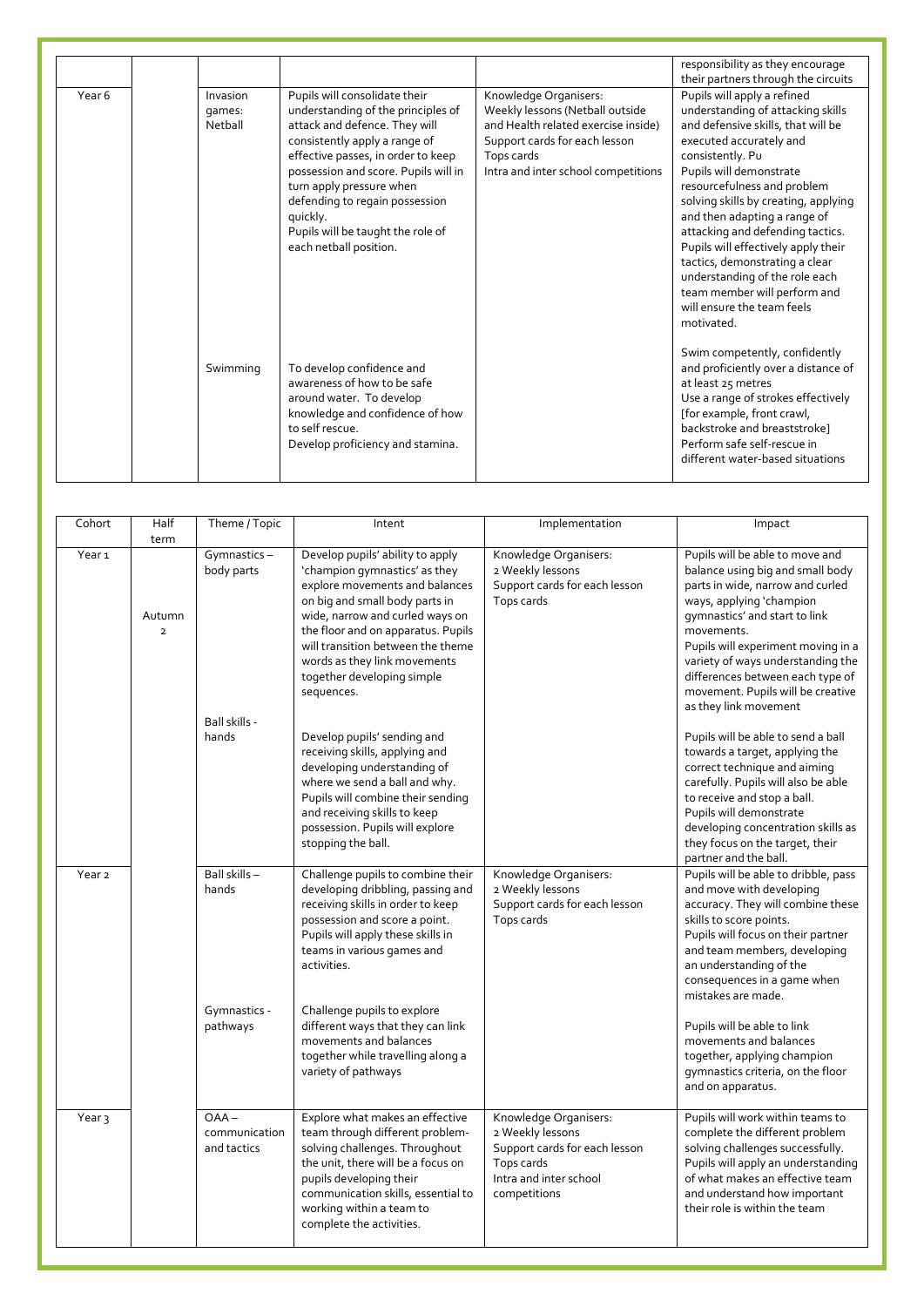|                   | Invasion<br>Games -<br>Dodgeball        | Explore how to apply the<br>principles of attack vs defence in<br>dodgeball. Pupils will develop an<br>understanding of when, where<br>and why we need to dodge,<br>throw, catch and change direction<br>during a game                                                                                                             |                                                                                                                                    | Pupils will develop their dodging,<br>throwing and catching skills to<br>outwit their opponents and win<br>the game.<br>Pupils will apply an understanding<br>of where, when and why we<br>dodge, throw and catch, in order<br>to beat an opponent.                                                                                                                                                                                                                                                   |
|-------------------|-----------------------------------------|------------------------------------------------------------------------------------------------------------------------------------------------------------------------------------------------------------------------------------------------------------------------------------------------------------------------------------|------------------------------------------------------------------------------------------------------------------------------------|-------------------------------------------------------------------------------------------------------------------------------------------------------------------------------------------------------------------------------------------------------------------------------------------------------------------------------------------------------------------------------------------------------------------------------------------------------------------------------------------------------|
| Year 4            | Invasion<br>Games-<br>Dodgeball         | Develop pupils' ability to apply<br>the principles of attack vs defence<br>in games. Pupils will apply their<br>throwing, catching and dodging<br>skills combining these with their<br>understanding of team work to<br>try and win the game                                                                                       | Knowledge Organisers:<br>2 Weekly lessons<br>Support cards for each lesson<br>Tops cards<br>Intra and inter school<br>competitions | Pupils will be able to apply a<br>secure understanding of dodging,<br>throwing, jumping, ducking and<br>catching skills to outwit their<br>opponents and win the game                                                                                                                                                                                                                                                                                                                                 |
|                   | $OAA -$<br>communication<br>and tactics | Develop pupil's ability to apply<br>effective teamwork through<br>different problem-solving<br>challenges. Throughout the unit,<br>there will be a focus on pupils<br>applying effective communication<br>skills, essential to working within<br>a team to complete the activities.                                                |                                                                                                                                    | Pupils will work within teams to<br>find effective strategies and<br>tactics in order to complete the<br>different challenges successfully.<br>Pupils will apply an ability to<br>evaluate and improve strategies<br>to solve the problems.                                                                                                                                                                                                                                                           |
| Year <sub>5</sub> | Invasion games<br>Tag Rugby             | Challenge pupils to apply their<br>prior learning of passing and<br>moving, learning how to execute<br>different passes and<br>understanding where, when they<br>are used in a game. Pupils will be<br>able to develop tactics for both<br>attacking and defending and<br>apply them.                                              | Knowledge Organisers:<br>2 Weekly lessons<br>Support cards for each lesson<br>Tops cards<br>Intra and inter school<br>competitions | . Pupils will be able to pass and<br>move accurately and consistently.<br>They will be able to switch fluidly<br>between attack and defence as<br>possession changes.                                                                                                                                                                                                                                                                                                                                 |
|                   | <b>OAA</b><br>Orienteering              | Consolidate pupils' ability to<br>orientate a map, locate points in a<br>set order. They must follow the<br>route they have been given to<br>reach as many points as possible<br>in an allocated time. Pupils will<br>consolidate their ability to<br>collaborate with others and work<br>as a team to complete the<br>challenges. |                                                                                                                                    | Pupils will consolidate their<br>developing ability to orientate a<br>map and locate points, returning<br>to base as quickly as possible                                                                                                                                                                                                                                                                                                                                                              |
| Year <sub>6</sub> | Swimming                                | To develop water confidence and<br>safety and develop proficiency of<br>stroke and stamina.                                                                                                                                                                                                                                        | Knowledge Organisers:<br>2 Weekly lessons<br>Support cards for each lesson<br>Tops cards<br>Intra and inter school<br>competitions | Swim competently, confidently<br>and proficiently over a distance of<br>at least 25 metres<br>Use a range of strokes effectively<br>[for example, front crawl,<br>backstroke and breaststroke]<br>Perform safe self-rescue in<br>different water-based situations                                                                                                                                                                                                                                     |
|                   | Invasion games<br>– Hockey              | Learn to consistently apply<br>effective attacking skills, applying<br>decision making in order to keep<br>possession and score. Pupils will<br>in turn apply pressure when<br>defending to regain possession<br>effectively.                                                                                                      |                                                                                                                                    | Pupils will apply a refined<br>understanding of attacking skills<br>when in possession and utilise<br>effective defensive skills to regain<br>possession.<br>Pupils will demonstrate create a<br>range of attacking and defending<br>tactics, applying these to their<br>games and adapting when<br>applicable.<br>Pupils will effectively apply their<br>tactics, demonstrating a clear<br>understanding of the role each<br>team member will perform and<br>will ensure the team feels<br>motivated |
|                   | <b>Health Related</b><br>Fitness        | Consolidate pupils understanding<br>of strength, flexibility and the                                                                                                                                                                                                                                                               |                                                                                                                                    |                                                                                                                                                                                                                                                                                                                                                                                                                                                                                                       |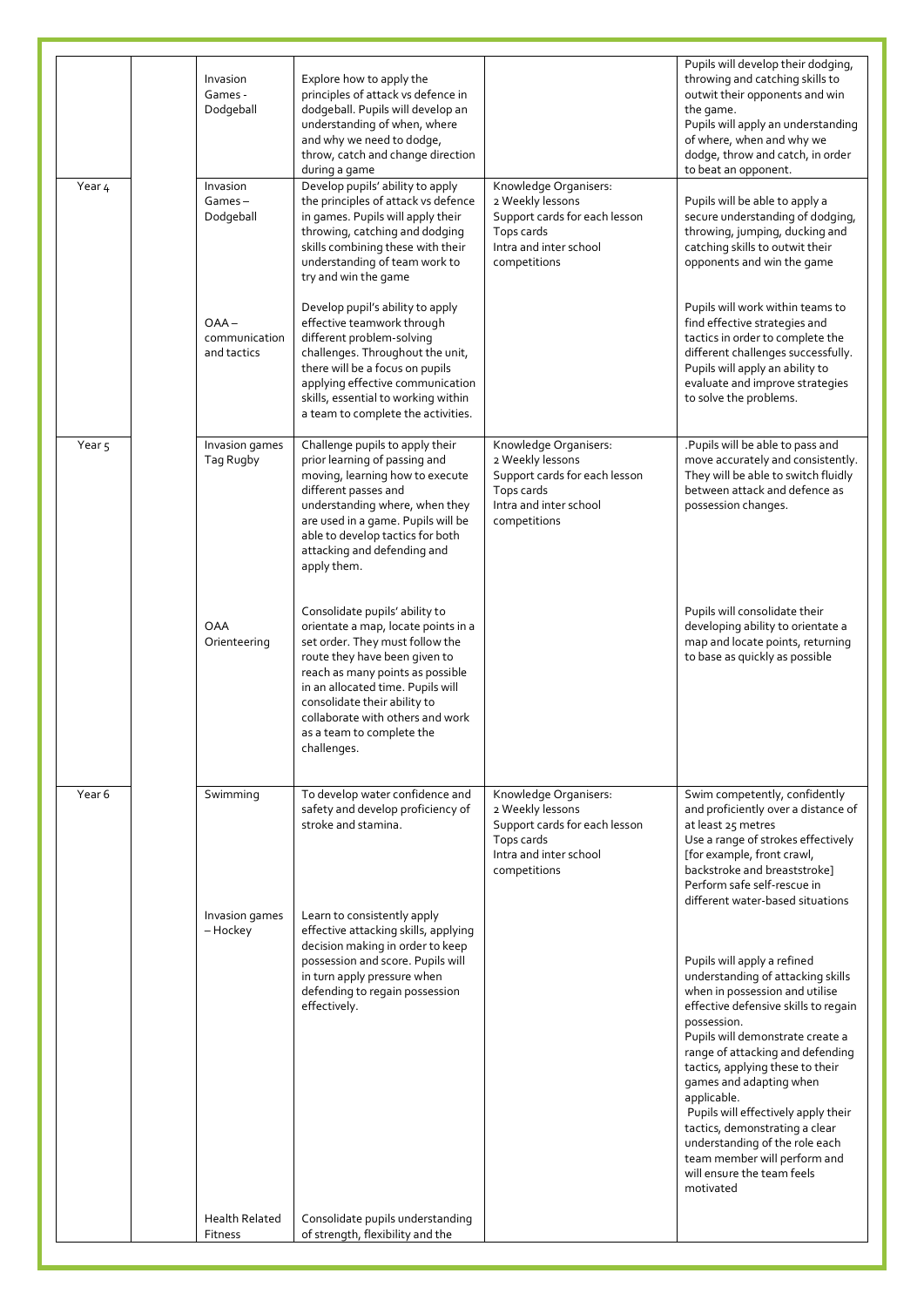| cardiovascular elements of<br>fitness. Pupils will perform cardio,<br>flexibility and strength focused<br>circuits enhancing their own<br>fitness. | Pupils will be able to complete<br>fitness assessments and<br>participate in circuits that will<br>develop their fitness.<br>Pupils will understand the impact<br>of exercise on their bodies and<br>the importance of developing<br>their aerobic capacity, strength<br>and flexibility. |
|----------------------------------------------------------------------------------------------------------------------------------------------------|-------------------------------------------------------------------------------------------------------------------------------------------------------------------------------------------------------------------------------------------------------------------------------------------|
|----------------------------------------------------------------------------------------------------------------------------------------------------|-------------------------------------------------------------------------------------------------------------------------------------------------------------------------------------------------------------------------------------------------------------------------------------------|

| Cohort            | Half term | Theme /                                                | Intent                                                                                                                                                                                                                                                                                                                                                           | Implementation                                                                           | Impact                                                                                                                                                                                                                                                                                                                                                                               |
|-------------------|-----------|--------------------------------------------------------|------------------------------------------------------------------------------------------------------------------------------------------------------------------------------------------------------------------------------------------------------------------------------------------------------------------------------------------------------------------|------------------------------------------------------------------------------------------|--------------------------------------------------------------------------------------------------------------------------------------------------------------------------------------------------------------------------------------------------------------------------------------------------------------------------------------------------------------------------------------|
| Year <sub>1</sub> | Spring 1  | Topic<br>$Dance -$<br>Growing<br>Ball skills -<br>Feet | Challenge pupils to respond to<br>rhythm and patterns through their<br>movements. Pupils will learn how<br>to control and co-ordinate their<br>bodies to perform a motif. In<br>addition, pupils will explore various<br>dynamics and movement qualities<br>as they create movement patterns.<br>Develop pupils' ability to apply<br>effective dribbling skills. | Knowledge Organisers:<br>2 Weekly lessons<br>Support cards for each lesson<br>Tops cards | Pupils can move in relation to the<br>music and respond with<br>appropriate movements and<br>actions. Pupils can ensure their<br>movements are big and clear.<br>Pupils will consolidate their ability<br>to dribble the ball keeping control<br>and moving into spaces. Pupils will<br>develop their ability to pass the ball<br>accurately.                                        |
| Year <sub>2</sub> |           | $Dance -$<br><b>DRAGONS</b><br>Ball skills -<br>Feet   | The focus of learning is to explore<br>and respond to music as a stimulus.<br>Pupils will use improvised<br>movement to explore various<br>changing sound dynamics.<br>Pupils will use basic actions as an<br>individual and in sequence.<br>Build on skills from year 1 to<br>challenge pupils to apply their                                                   | Knowledge Organisers:<br>2 Weekly lessons<br>Support cards for each lesson<br>Tops cards | Pupils can respond to the music<br>with appropriate movements and<br>actions, using their whole body.<br>Pupils can ensure their movements<br>are big and clear<br>Pupils will develop their<br>concentration skills as they listen to<br>the music and make decisions on<br>how to move in response.<br>Pupils will be able to apply their<br>passing and dribbling skills in order |
|                   |           |                                                        | knowledge and understanding of<br>dribbling, passing and receiving in<br>order to keep possession as a team<br>and score a point                                                                                                                                                                                                                                 |                                                                                          | to keep possession and score a<br>point.<br>Pupils will focus on their partner<br>and team members, developing an<br>understanding of the consequences<br>in a game when mistakes are<br>made.                                                                                                                                                                                       |
| Year <sub>3</sub> |           | Invasion<br>$qames -$<br>Basketball                    | Explore how to apply the principles<br>of attack vs defence, with a<br>particluar focus on passing and<br>moving, dribbing and shooting.<br>Pupils will learn how to keep<br>possession and eventually score in<br>order to win a modified game                                                                                                                  | Knowledge Organisers:<br>2 Weekly lessons<br>Support cards for each lesson<br>Tops cards | Pupils will develop their passing<br>and moving, dribbling and shooting<br>skills to outwit their opponents and<br>keep possession of the ball and<br>score<br>Pupils will apply an understanding<br>of where, when and why we pass,<br>dribble and shoot in order to score<br>points against another team                                                                           |
|                   |           | $Dance -$<br>wild<br>animals                           | Challenge pupils to respond to<br>different stimuli being able to<br>sustain characters to add drama<br>and emotion to the dance. Pupils<br>will bring together the<br>choreography to create a final<br>performance in groups.                                                                                                                                  |                                                                                          | Pupils will ensure that their<br>movements are big and clear, they<br>will perform with expression and<br>emotion as they tell a story                                                                                                                                                                                                                                               |
| Year 4            |           | Dance $-$<br>Space                                     | Challenge pupils to explore<br>movement through improvisation,<br>introducing unison and matching.<br>Pupils will sustain their characters<br>to add drama and emotion to the<br>dance. Pupils will extend their<br>dance skills by using more complex<br>interacting movements, actions<br>and incorporate apparatus.                                           | Knowledge Organisers:<br>2 Weekly lessons<br>Support cards for each lesson<br>Tops cards | Pupils will perform with big and<br>clear movements that flow. They<br>will perform with expression and be<br>able to stay in character<br>Pupils will refine their ability to<br>evaluate their own and others'<br>performances. Pupils will problem<br>solve and apply resourcefulness as<br>they construct their sequences.                                                       |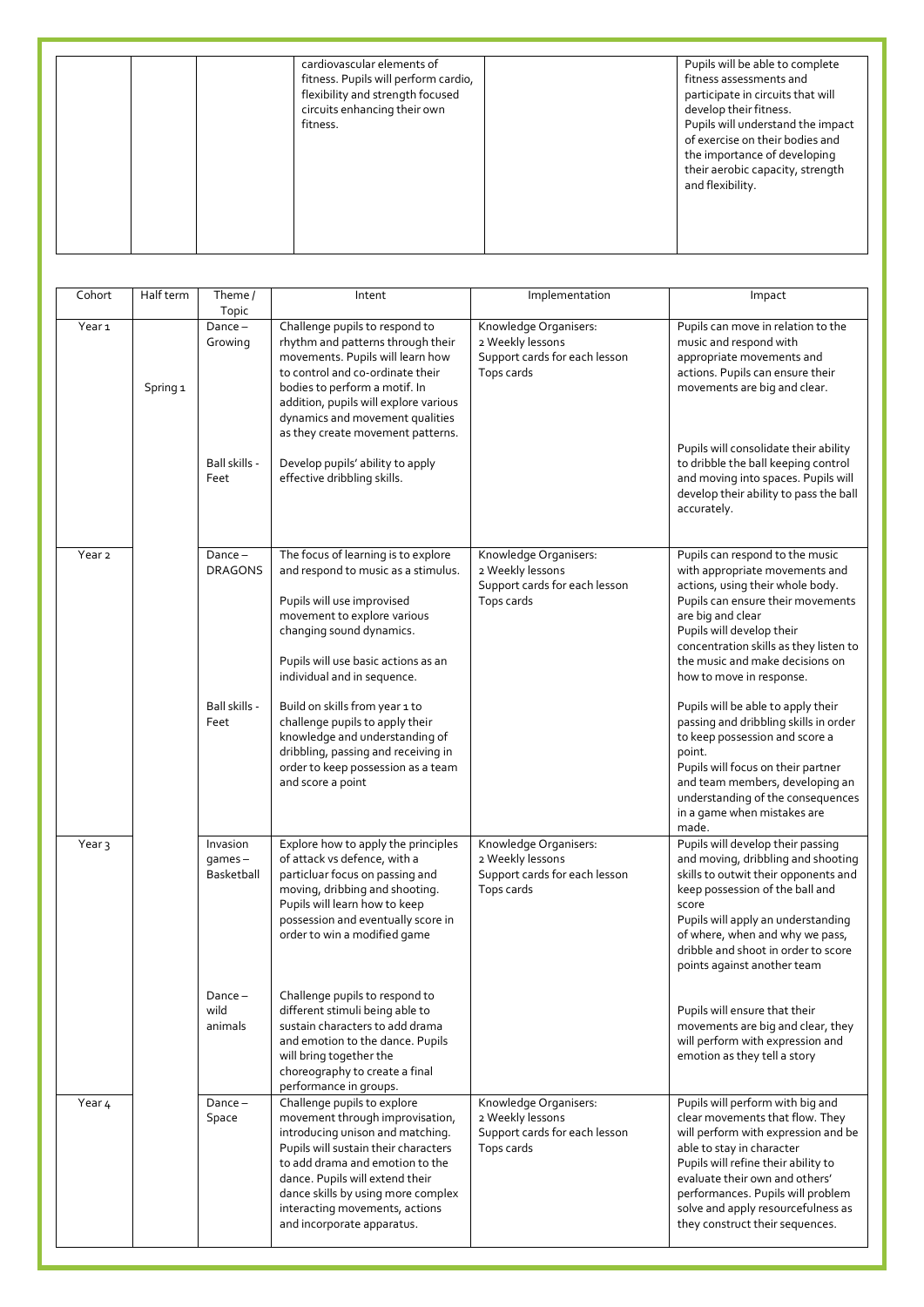|                   | Invasion                               |                                                                                                                                                                                                                                                                                         |                                                                                                                                 |                                                                                                                                                                                                                                                                                                                                                              |
|-------------------|----------------------------------------|-----------------------------------------------------------------------------------------------------------------------------------------------------------------------------------------------------------------------------------------------------------------------------------------|---------------------------------------------------------------------------------------------------------------------------------|--------------------------------------------------------------------------------------------------------------------------------------------------------------------------------------------------------------------------------------------------------------------------------------------------------------------------------------------------------------|
|                   | qames -<br>Basketball                  | Develop pupils' ability to apply the<br>principles of attack vs defence,<br>with a particular focus on creating<br>simple attacking tactics in order to<br>move the ball up the court, creating<br>an attack that results in a shooting<br>opportunity                                  |                                                                                                                                 | Pupils will be able to apply a secure<br>understanding of passing, moving,<br>dribbling and shooting in order to<br>score points against another team.                                                                                                                                                                                                       |
| Year <sub>5</sub> | Netball                                | The children will learn the different<br>positions in netball and the<br>different types of passes (bounce<br>and shoulder) They will learn when<br>and why to use different passes.                                                                                                    | Knowledge Organisers:<br>2 Weekly lessons<br>Support cards for each lesson<br>Tops cards<br>Intra and inter school competitions | Pupils will be able to pass, move<br>and shoot accurately and<br>consistently. They will be able to<br>switch fluidly between attack and<br>defence as possession changes.<br>Pupils will begin to understand the<br>different positions, applying their<br>role effectively within the game.<br>Pupils will create, apply, evaluate<br>and improve tactics. |
|                   | Invasion<br>$q$ ames $-$<br>Hockey     | Challenge pupils to develop an<br>understanding of the rules of<br>hockey and will start to take<br>responsibility for officiating their<br>own games. Pupils will be able to<br>develop tactics for both attacking<br>and defending and apply these<br>successfully within their team. |                                                                                                                                 | Pupils will be able to pass, move,<br>dribble, shoot, tackle and block<br>accurately and consistently,<br>switching fluidly between attack<br>and defence as possession<br>changes. Pupils will begin to create<br>and apply tactics that they can then<br>adapt depending on the games<br>situation                                                         |
|                   | Swimming                               | Develop confidence and safety<br>around water. Develop stamina<br>and proficiency of stroke.                                                                                                                                                                                            |                                                                                                                                 | Swim competently, confidently<br>and proficiently over a distance of<br>at least 25 metres<br>Use a range of strokes effectively<br>[for example, front crawl,<br>backstroke and breaststroke]<br>Perform safe self-rescue in<br>different water-based situations                                                                                            |
| Year 6            | Invasion<br>$q$ ames $-$<br>Basketball | Learn to consistently apply<br>effective attacking skills, applying<br>decision making in order to keep<br>possession and score. Pupils will in<br>turn apply pressure when<br>defending to regain possession<br>effectively.                                                           | Knowledge Organisers:<br>2 Weekly lessons<br>Support cards for each lesson<br>Tops cards<br>Intra and inter school competitions | Pupils will apply a refined<br>understanding of passing and<br>moving and dribbling to score<br>points against another team.                                                                                                                                                                                                                                 |
|                   | Dance -<br>Titanic                     | Challenge pupils to recreate the<br>story of The Titanic through<br>controlled movements and<br>balances. Pupils will perform<br>choreographed movements and<br>balances that incorporate emotion,<br>expression and characterisation                                                   |                                                                                                                                 | Pupils will perform with clarity,<br>fluency, accuracy and consistency.<br>Pupils will execute movements and<br>balances with accurate expression<br>and emotion.<br>Pupils will reflect on and evaluate<br>performances.                                                                                                                                    |

| Cohort            | Half term | Theme /                    | Intent                                                                                                                                                                                                                                                                           | Implementation                                                                           | Impact                                                                                                                                                                    |
|-------------------|-----------|----------------------------|----------------------------------------------------------------------------------------------------------------------------------------------------------------------------------------------------------------------------------------------------------------------------------|------------------------------------------------------------------------------------------|---------------------------------------------------------------------------------------------------------------------------------------------------------------------------|
| Year <sub>1</sub> | Spring 2  | Topic<br>Dance: The<br>ZOO | Challenge pupils to respond to the<br>stimulus (different zoo animals)<br>using a range of different,<br>controlled movements showing<br>character expression. Pupils will<br>learn how to co-ordinate and<br>control their bodies to perform<br>movements, creating a sequence. | Knowledge Organisers:<br>2 Weekly lessons<br>Support cards for each lesson<br>Tops cards | Pupils can move in relation to the<br>music and respond with<br>appropriate movements and<br>actions. Pupils can ensure their<br>movements are big and clear              |
|                   |           | Ball skills -<br>Hands     | Consolidate pupil's ability to<br>accurately roll a ball towards a<br>target. Pupils will combine their<br>sending and stopping skills,<br>applying their prior knowledge of                                                                                                     |                                                                                          | Pupils will be able to send a ball<br>towards a target, applying the<br>correct technique. Pupils will aim<br>carefully in order to score a point to<br>beat an opponent. |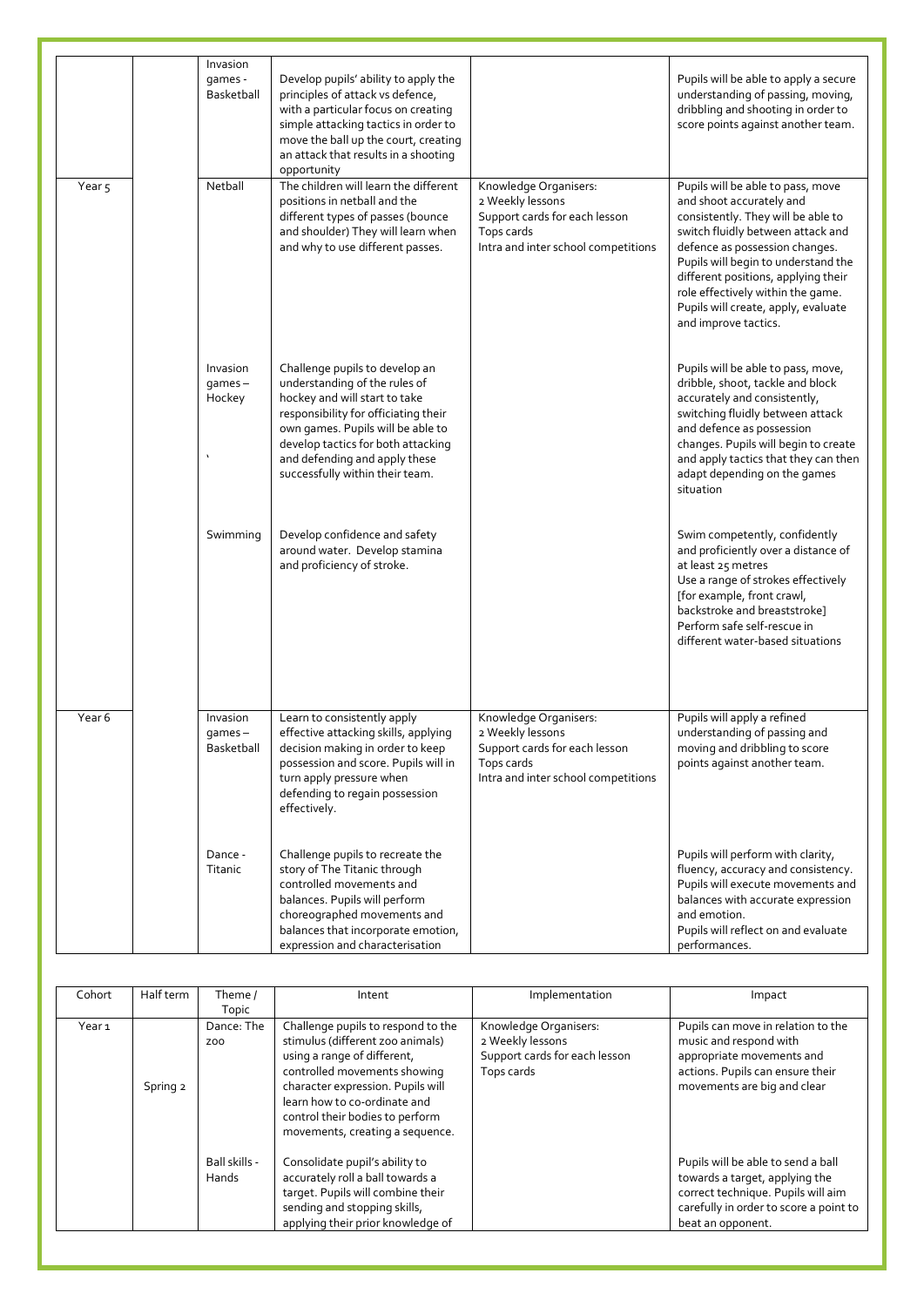|                   |                                       | where we send a ball and why to                                                                                                                                                                                                                                                                                                                |                                                                                                                                 |                                                                                                                                                                                                                                                                                                                                                                                                                                                                                                                                                                                |
|-------------------|---------------------------------------|------------------------------------------------------------------------------------------------------------------------------------------------------------------------------------------------------------------------------------------------------------------------------------------------------------------------------------------------|---------------------------------------------------------------------------------------------------------------------------------|--------------------------------------------------------------------------------------------------------------------------------------------------------------------------------------------------------------------------------------------------------------------------------------------------------------------------------------------------------------------------------------------------------------------------------------------------------------------------------------------------------------------------------------------------------------------------------|
| Year <sub>2</sub> | $Dance -$<br><b>ANIMALS</b>           | score points to beat an opponent.<br>Develop pupil's ability to create<br>and develop their characters,<br>adding movements, expression<br>and emotion to their performance.<br>Pupils will be able to create a motif<br>and will develop their motifs with a<br>partner to include some different<br>elements of choreography.                | Knowledge Organisers:<br>2 Weekly lessons<br>Support cards for each lesson<br>Tops cards                                        | Pupils can respond to the music<br>with appropriate movements and<br>actions, using their whole body.<br>Pupils can ensure their movements<br>are big and clear.                                                                                                                                                                                                                                                                                                                                                                                                               |
|                   | Ball skills-<br>hands 2               | Challenge pupils to apply their<br>understanding of underarm and<br>overarm throwing to beat their<br>opponents. Pupils will further<br>extend their understanding of why<br>we need to be accurate when we<br>throw                                                                                                                           |                                                                                                                                 | Pupils will be able to throw<br>accurately underarm and execute a<br>developing understanding of<br>overarm throwing, in order to beat<br>an opponent<br>Pupils will focus on their partner<br>and team members developing an<br>understanding of the<br>consequences in a game when<br>mistakes are made.                                                                                                                                                                                                                                                                     |
| Year <sub>3</sub> | Invasion<br>Games-<br>Tag Rugby       | Explore how to apply the principles<br>of attack vs defence, with a<br>particular focus on passing and<br>moving to score a try.                                                                                                                                                                                                               | Knowledge Organisers:<br>2 Weekly lessons<br>Support cards for each lesson<br>Tops cards                                        | Pupils will develop their passing<br>and moving skills to outwit their<br>opponents and keep possession of<br>the ball. Pupils will explore how we<br>tag an opponent.<br>Pupils will apply an understanding<br>of where, when and why we pass<br>and move, in order to score a try.<br>Pupils will understand the<br>importance of tagging                                                                                                                                                                                                                                    |
|                   | OAA<br>Problem<br>Solving             | Explore what makes an effective<br>team through different problem-<br>solving challenges.                                                                                                                                                                                                                                                      |                                                                                                                                 | Pupils will work within a team to<br>complete the different problem<br>solving challenges successfully.<br>Pupils will apply an understanding<br>of what makes an effective team<br>and understand how important<br>their role is within the team.<br>Pupils will develop life skills such<br>as respect and communication as<br>they collaborate with their team<br>members to successfully complete<br>the challenges.<br>Pupils will develop their ability to<br>remain positive and try their best in<br>every challenge. They will begin to<br>show leadership attributes |
| Year <sub>4</sub> | Invasion<br>$q$ ames $-$<br>Tag Rugby | Develop pupils' ability to apply the<br>principles of attack vs defence.                                                                                                                                                                                                                                                                       | Knowledge Organisers:<br>2 Weekly lessons<br>Support cards for each lesson<br>Tops cards<br>Intra and inter school competitions | Pupils will be able to apply a secure<br>understanding of passing, moving<br>to create space and score. Pupils<br>will apply tagging to prevent an<br>attacker scoring.                                                                                                                                                                                                                                                                                                                                                                                                        |
|                   | Cricket                               | Develop pupils ability to apply the<br>principles of attack vs defence in a<br>cricket context. Pupils will develop<br>a range of more advanced fielding<br>skills to keep the batter's score as<br>low as possible. Pupils will also<br>develop their batting skills to<br>outwit the fielders and score as<br>many runs (points) as possible |                                                                                                                                 | Pupils will develop their bowling,<br>throwing, catching, stopping,<br>retrieving and batting skills<br>applying increasing accuracy to<br>outwit their opponents and win the<br>game.<br>Pupils will apply an understanding<br>of where, when and why we utilise<br>our fielding skills to stop the<br>batters using their batting skills to<br>outwit the fielders.                                                                                                                                                                                                          |
|                   | Swimming<br>and water<br>safety       | To learn to swim using a range of<br>strokes and to develop water<br>confidence and safety.                                                                                                                                                                                                                                                    |                                                                                                                                 | Swim competently, confidently<br>and proficiently over a distance of<br>at least 15 metres<br>Use a range of strokes effectively<br>[for example, front crawl,<br>backstroke and breaststroke]<br>Perform safe self-rescue in<br>different water-based situations                                                                                                                                                                                                                                                                                                              |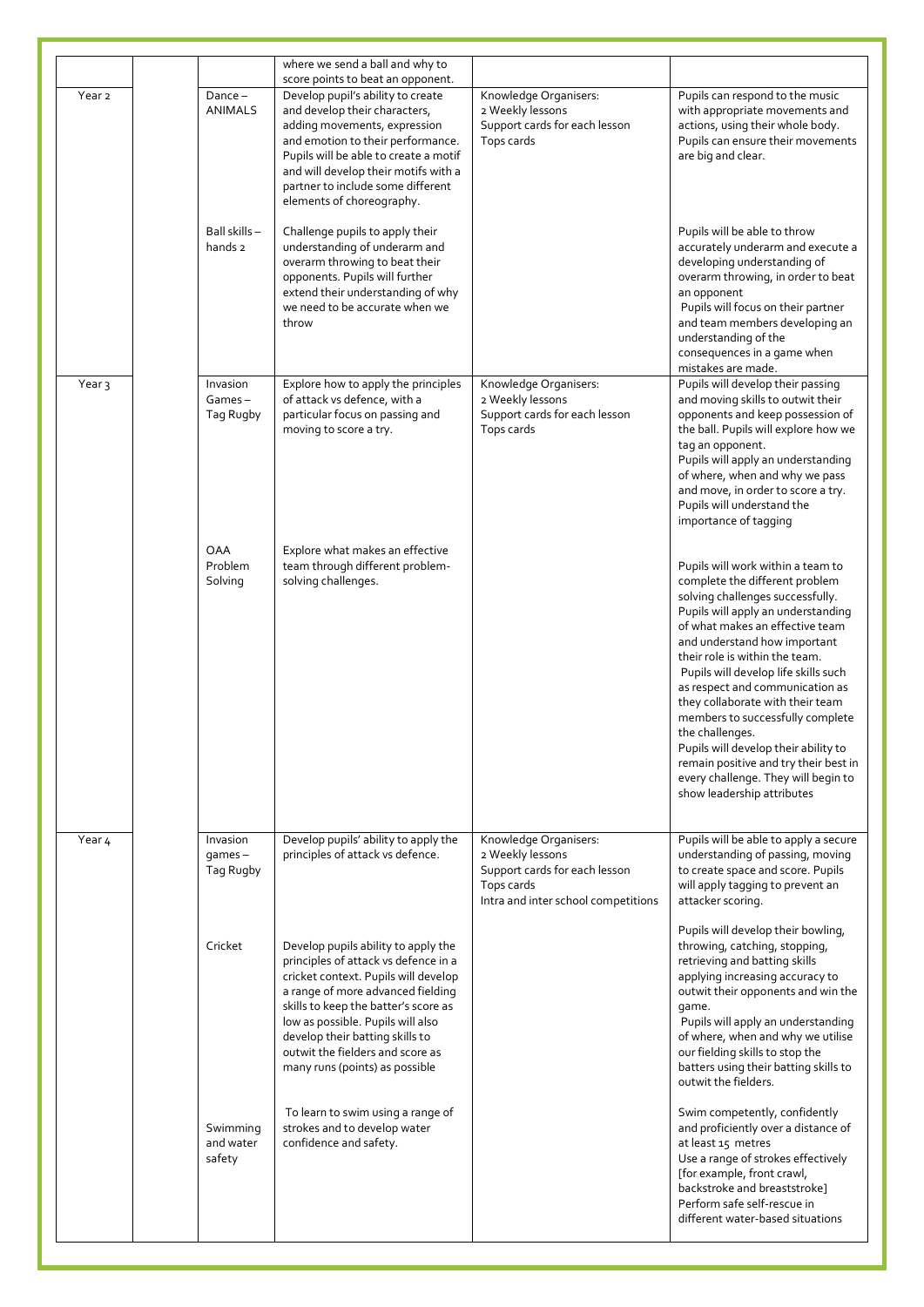| Year <sub>5</sub> | The Circus<br>Dance                          | Stimulus of 19 <sup>th</sup> century circus<br>Pupils will be able to distinguish<br>between the different performers<br>through clear movements and<br>expression. Pupils will be able to<br>perform their circus routine as part<br>of a group.                      | Knowledge Organisers:<br>2 Weekly lessons<br>Support cards for each lesson<br>Tops cards<br>Intra and inter school competitions | Pupils will perform accurately and<br>convincingly in character with big<br>bold actions. Pupils can perform<br>with flow and include a change of<br>level and dynamic.                                                                                                                                                                                                                                                                                                                                      |
|-------------------|----------------------------------------------|------------------------------------------------------------------------------------------------------------------------------------------------------------------------------------------------------------------------------------------------------------------------|---------------------------------------------------------------------------------------------------------------------------------|--------------------------------------------------------------------------------------------------------------------------------------------------------------------------------------------------------------------------------------------------------------------------------------------------------------------------------------------------------------------------------------------------------------------------------------------------------------------------------------------------------------|
|                   | Net and<br>Wall games<br>- Tennis            | Challenge pupils to apply their<br>prior learning of playing the ball<br>into space. Pupils will begin to<br>develop their ability to serve and to<br>volley. Pupils will be able to create<br>tactics in a doubles game in order<br>to score points and win the game. |                                                                                                                                 | Pupils will be able to execute a<br>wide range of shots and play the<br>ball into space. Pupils will be able<br>to serve the ball accurately to start<br>the game.                                                                                                                                                                                                                                                                                                                                           |
| Year <sub>6</sub> | Gymnastics<br>- Matching<br>and<br>mirroring | Pupils will be taught to apply<br>excellent gymnastics through<br>matching and mirroring<br>movements.                                                                                                                                                                 | Knowledge Organisers:<br>2 Weekly lessons<br>Support cards for each lesson<br>Tops cards<br>Intra and inter school competitions | Pupils will create a sequence<br>containing both matching and<br>mirroring movements, executed<br>with accuracy and fluidity using a<br>range of apparatus.                                                                                                                                                                                                                                                                                                                                                  |
|                   | Invasion<br>games<br>Dodgeball               | Pupils will refine their<br>understanding of attacking and<br>defending, applying skills and<br>creating tactics during a game.<br>Pupils will take responsibility for<br>officiating and managing their own<br>games.                                                 |                                                                                                                                 | Pupils will refine their application<br>of dodging, throwing, jumping,<br>ducking and catching.<br>Pupils will be able to switch fluidly<br>between attacking and defending.<br>Pupils will demonstrate<br>resourcefulness and reflective skills<br>by creating a range of attacking<br>and defending tactics and adapting<br>these when necessary.<br>Pupils will refine their<br>communication skills as they<br>support their team mates in games<br>and suggesting ways to improve<br>their performances |

| Cohort            | Half term              | Theme / Topic                                        | Intent                                                                                                                                                                                                                                                     | Implementation                                                                           | Impact                                                                                                                                                                                                                                                                                                                              |
|-------------------|------------------------|------------------------------------------------------|------------------------------------------------------------------------------------------------------------------------------------------------------------------------------------------------------------------------------------------------------------|------------------------------------------------------------------------------------------|-------------------------------------------------------------------------------------------------------------------------------------------------------------------------------------------------------------------------------------------------------------------------------------------------------------------------------------|
| Year 1            | Summer<br>$\mathbf{1}$ | Attack vs<br>defence.<br>Games for<br>understanding. | Develop pupils' ability to apply<br>the principles of attack vs<br>defence, with a particular focus<br>on creating simple attacking<br>tactics in order to move the ball<br>up the court, creating an attack<br>that results in a shooting<br>opportunity. | Knowledge Organisers:<br>2 Weekly lessons<br>Support cards for each lesson<br>Tops cards | Pupils will be able to run and stay<br>in a space, changing direction and<br>speed to avoid the defenders.<br>When defending, pupils will<br>successfully make a tag.<br>Pupils will gain an understanding<br>of why rules are important in a<br>qame.                                                                              |
|                   |                        | Locomotion -<br>Jumping                              | Develop pupils' understanding of<br>how and why we jump, using our<br>head, arms and feet, applying the<br>correct jumping technique.                                                                                                                      |                                                                                          | Pupils will apply the correct<br>technique for jumping and<br>explore skipping. Pupils will<br>develop their jumping skills and<br>jump into spaces to avoid the<br>defenders<br>Pupils will understand why, when<br>and where we jump in a game<br>with developing focus and<br>concentration on the correct<br>jumping technique. |
| Year <sub>2</sub> |                        | Locomotion-<br>jumping                               | Challenge pupils to apply their<br>prior learning of how to jump and<br>use this to jump in combination                                                                                                                                                    | Knowledge Organisers:<br>2 Weekly lessons<br>Support cards for each lesson               | Pupils will consistently apply the<br>correct technique for jumping.<br>Pupils will accurately apply their                                                                                                                                                                                                                          |
|                   |                        |                                                      | and link jumps                                                                                                                                                                                                                                             | Tops cards                                                                               |                                                                                                                                                                                                                                                                                                                                     |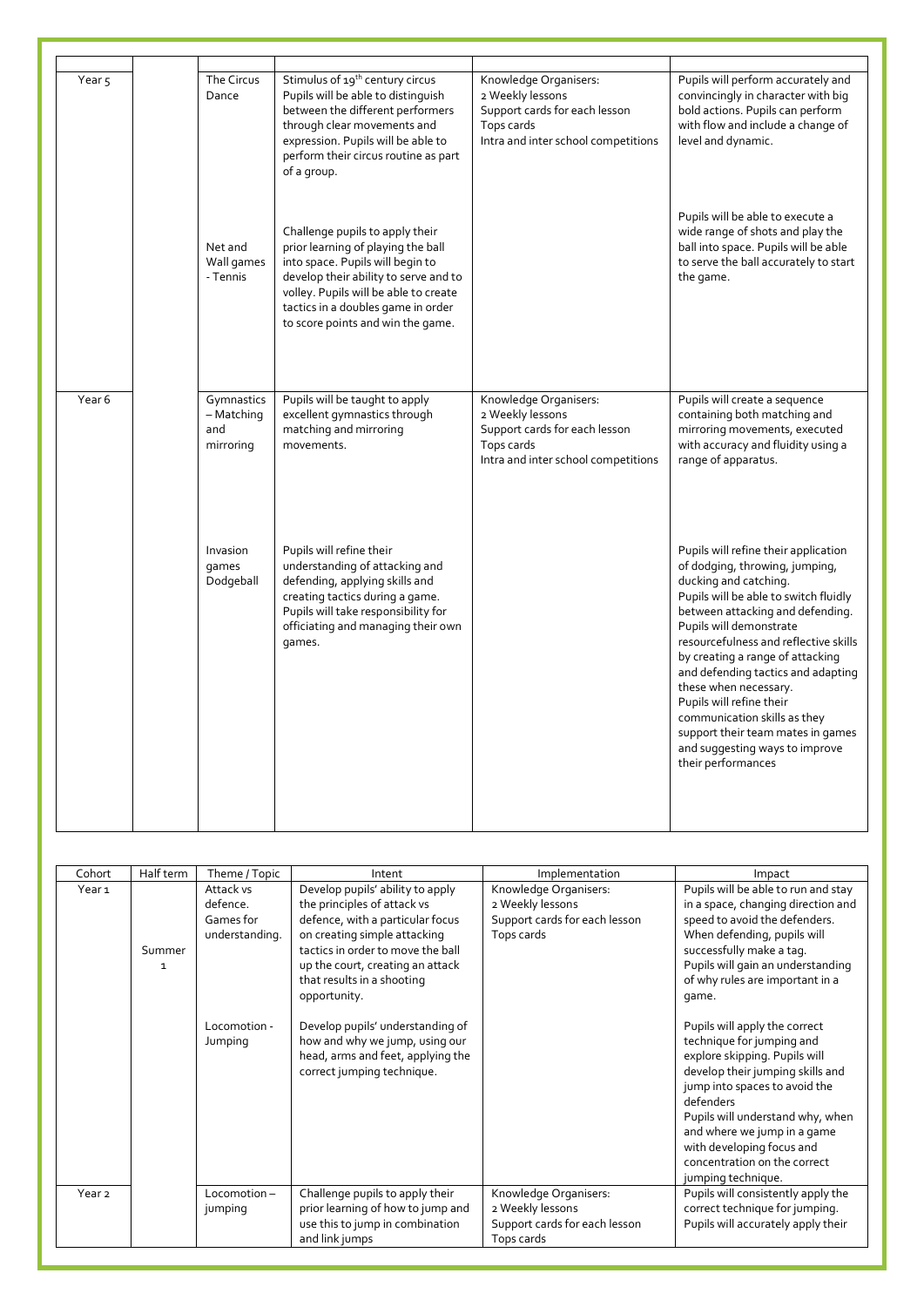|                   |                                                             |                                                                                                                                                                                                                                                                                                                   |                                                                                                                                    | jumping skills in combination and                                                                                                                                                                                                                                                                      |
|-------------------|-------------------------------------------------------------|-------------------------------------------------------------------------------------------------------------------------------------------------------------------------------------------------------------------------------------------------------------------------------------------------------------------|------------------------------------------------------------------------------------------------------------------------------------|--------------------------------------------------------------------------------------------------------------------------------------------------------------------------------------------------------------------------------------------------------------------------------------------------------|
|                   | Attack vs<br>defence-<br>games for<br>understanding         | Challenge pupils to create simple<br>defending and attacking tactics,<br>while continuing to develop an<br>understanding of the transition<br>from defence to attack                                                                                                                                              |                                                                                                                                    | also within games<br>Pupils will move between attack<br>and defence as the game<br>changes. Pupils will be able to<br>move in to space when attacking<br>and tag the opposition when<br>defending.                                                                                                     |
| Year <sub>3</sub> | Net/wall<br>$q$ ames $-$<br>Tennis                          | Explore how to apply the<br>principles of attack vs defence in<br>order to win a game of tennis.                                                                                                                                                                                                                  | Knowledge Organisers:<br>2 Weekly lessons<br>Support cards for each lesson<br>Tops cards<br>Intra and inter school<br>competitions | Pupils will work within a team to<br>complete the different problem<br>solving challenges successfully.<br>Pupils will throw/hit the ball into<br>space on their opponent's side of<br>the court. After playing a shot<br>pupils will recover to a ready<br>position, ready to return the ball.        |
|                   | Cricket                                                     | Explore how to apply the<br>principles of attack vs defence in a<br>cricket context. Pupils will learn<br>how to utilise fielding skills to<br>keep the batter's score as low as<br>possible. Pupils will also explore<br>batting skills to outwit the fileders<br>and score as many runs (points) as<br>possible |                                                                                                                                    | Pupils will develop their throwing,<br>catching and batting skills to<br>outwit their opponents and win<br>the game.<br>Pupils will demonstrate a growing<br>understanding of the difference<br>between attack and defence<br>(batting and fielding).                                                  |
|                   | Swimming                                                    | To learn to swim using a range of<br>strokes and to develop water<br>confidence and safety.                                                                                                                                                                                                                       |                                                                                                                                    | Swim competently, confidently<br>and proficiently over a distance of<br>at least 15 metres<br>Use a range of strokes effectively<br>[for example, front crawl,<br>backstroke and breaststroke]<br>Perform safe self-rescue in<br>different water-based situations                                      |
| Year 4            | $OAA -$<br>problem<br>solving                               | Develop pupil's ability to apply<br>effective teamwork through<br>different problem-solving<br>challenges.                                                                                                                                                                                                        | Knowledge Organisers:<br>2 Weekly lessons<br>Support cards for each lesson<br>Tops cards<br>Intra and inter school<br>competitions | Pupils will work within teams to<br>find effective strategies and<br>tactics in order to complete the<br>different problem solving<br>challenges successfully                                                                                                                                          |
|                   | Tennis                                                      | Develop pupils' ability to apply<br>the principles of attack vs defence<br>in order to win a game of tennis.<br>Pupils will create space to win<br>points and apply the developing<br>racket skills using forehand and<br>backhand techniques                                                                     |                                                                                                                                    | Pupils will hit the ball into space<br>on their opponents' side of the<br>court, creating space for the next<br>shot that will win them the point.<br>Pupils will apply an accurate<br>understanding of where, when<br>and why we hit the ball into<br>spaces on their opponents side of<br>the court. |
| Year <sub>5</sub> | Striking and<br>fielding $-$<br>Rounders                    | Challenge pupils to apply fielding<br>tactics, exploring how we can<br>maximise our fielding set up and<br>get the most from our players,<br>making it harder for the batting<br>team.                                                                                                                            | Knowledge Organisers:<br>2 Weekly lessons<br>Support cards for each lesson<br>Tops cards<br>Intra and inter school<br>competitions | Pupils will be able to apply refined<br>fielding skills, (accurate throwing,<br>catching and retrieving skills) will<br>be in order to prevent the batters<br>from scoring.                                                                                                                            |
|                   | Gymnastics:<br>Counter<br>balance and<br>counter<br>tension | Explore ways of forming counter<br>balance and counter tension<br>balances both on the floor and<br>using apparatus. Also individually<br>and in pairs.<br>Explore ways of linking different<br>balances in sequences,<br>maintaining flow.                                                                       |                                                                                                                                    | Pupils will execute 'excellent'<br>balances and movements within<br>the Counter Balance and Tension<br>theme, accurately applying flow<br>as they link their balances with<br>movement.<br>Pupils will evaluate and reflect on<br>own and others' sequences then                                       |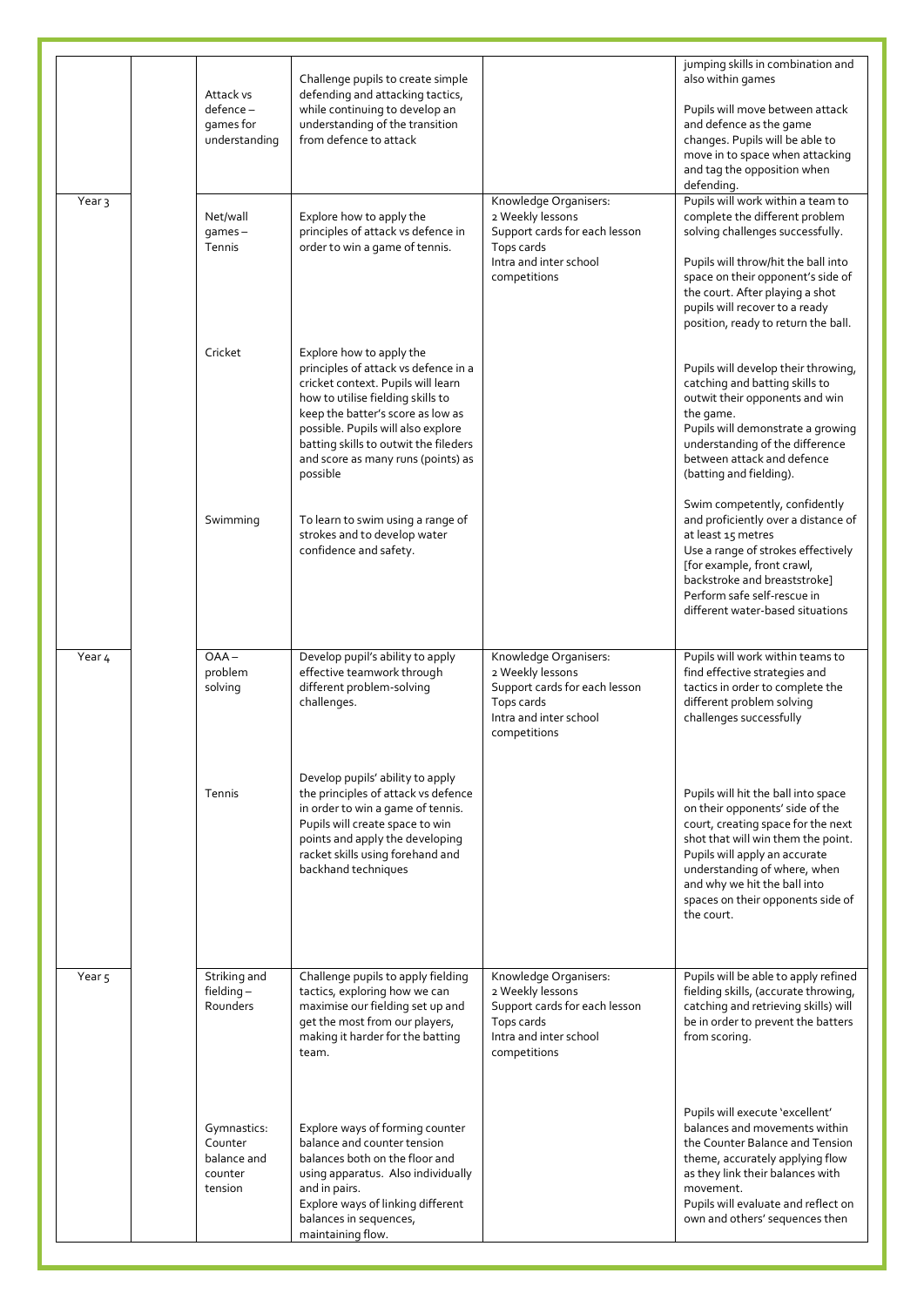|        |                                              |                                                                                                                                                                                                                                                        |                                                                                                                    | act on this to make<br>improvements.                                                                                                       |
|--------|----------------------------------------------|--------------------------------------------------------------------------------------------------------------------------------------------------------------------------------------------------------------------------------------------------------|--------------------------------------------------------------------------------------------------------------------|--------------------------------------------------------------------------------------------------------------------------------------------|
| Year 6 | Striking and<br>fielding games<br>- rounders | Learn to consistently apply<br>effective tactics for both batting<br>and fielding                                                                                                                                                                      | Knowledge Organisers:<br>2 Weekly lessons<br>Support cards for each lesson<br>Tops cards<br>Intra and inter school | Pupils will apply a refined ability<br>to consistently execute throwing,<br>catching, retrieving and batting<br>skills                     |
|        | Net/Wall<br>$qames -$<br>Tennis              | Learn to consistently apply<br>effective shot techniques,<br>applying decision making as to<br>which shot to make and where to<br>aim in order to score a point.<br>Pupils will create, apply and<br>evaluate tactics in singles and<br>doubles games. | competitions                                                                                                       | Pupils will apply a refined<br>understanding of playing<br>forehand, backhand, serves and<br>volleys into space in order to win<br>points. |

| Cohort            | Half term                | $Then l$<br>Topic        | Intent                                                                                                                                                                                                                                                                                      | Implementation                                                                                                                  | Impact                                                                                                                                                                                                                                                                                |
|-------------------|--------------------------|--------------------------|---------------------------------------------------------------------------------------------------------------------------------------------------------------------------------------------------------------------------------------------------------------------------------------------|---------------------------------------------------------------------------------------------------------------------------------|---------------------------------------------------------------------------------------------------------------------------------------------------------------------------------------------------------------------------------------------------------------------------------------|
| Year <sub>1</sub> | Summer<br>$\overline{2}$ | Health and<br>wellbeing. | Introduce pupils to agility, balance<br>and co-ordination, understanding<br>what they mean and why they are<br>important (teaching skipping,<br>static jumping, hop scotch and<br>other activities)                                                                                         | Knowledge Organisers:<br>2 Weekly lessons<br>Support cards for each lesson<br>Tops cards<br>Playground games                    | Pupils will move showing agility, be<br>able to remain balanced and apply<br>coordination in activities and<br>within circuit challenges.                                                                                                                                             |
|                   |                          | Team<br><b>Building</b>  | Explore and learn why it is<br>important to include everyone<br>when working as a team and what<br>makes an effective team. Pupils<br>will begin to explore simple<br>strategies to solve problems                                                                                          |                                                                                                                                 | Pupils will use developing<br>teamwork skills in pairs and small<br>teams to complete all of the<br>challenges successfully<br>Pupils will begin to understand<br>what makes an effective team and<br>why we must include everyone.<br>Pupils will start to create simple<br>tactics. |
| Year <sub>2</sub> |                          | Health and<br>Wellbeing  | Consolidate pupils' understanding<br>of agility, balance and co-<br>ordination, applying these<br>elements of fitness in a variety of<br>activities. Pupils will perform<br>circuits, understanding how<br>motivation can enhance<br>performance                                            | Knowledge Organisers:<br>2 Weekly lessons<br>Support cards for each lesson<br>Tops cards<br>Playground games                    | Pupils will move showing refined<br>agility, balance and coordination,<br>applying these elements of fitness<br>in activities and within circuit<br>challenges                                                                                                                        |
|                   |                          | Gymnastics<br>- Linking  | Challenge pupils to explore<br>different ways that they can link<br>movements and balances<br>together. Pupils will apply<br>'champion gymnastics' and be able<br>to perform a sequence on<br>apparatus focused on; jumps, rolls<br>and balances                                            |                                                                                                                                 | Pupils will be able to link<br>movements and balances<br>together, applying champion<br>gymnastics criteria, on the floor<br>and on apparatus<br>Pupils will demonstrate an<br>understanding of the concept of<br>flow and apply this to their<br>developing sequences.               |
| Year <sub>3</sub> |                          | Athletics                | Explore how we can use our bodies<br>to run as fast as possible, exploring<br>the correct technique individually<br>and within teams. Pupils will also<br>begin to examine how to jump as<br>far as possible and compare<br>throwing accurately with throwing<br>for distance.              | Knowledge Organisers:<br>2 Weekly lessons<br>Support cards for each lesson<br>Tops cards<br>Intra and inter school competitions | Pupils will develop their ability to<br>run and jump as fast/far as possible<br>with the correct techniques and<br>throw for distance exploring the<br>most effective technique.                                                                                                      |
|                   |                          | Rounders                 | Explore the concept of batting and<br>fielding (attack and defence).<br>Pupils will develop an<br>understanding of the purpose of<br>each team. Pupils will learn how to<br>apply a variety of fielding skills<br>such as throwing and stopping the<br>ball to keep the batter's score low. |                                                                                                                                 | Pupils will develop their ability to<br>keep the batter's score as low as<br>possible by applying accurate<br>throwing, catching and retrieving<br>skills<br>Pupils will apply an understanding<br>of the concept of batting and<br>fielding, utilising the correct                   |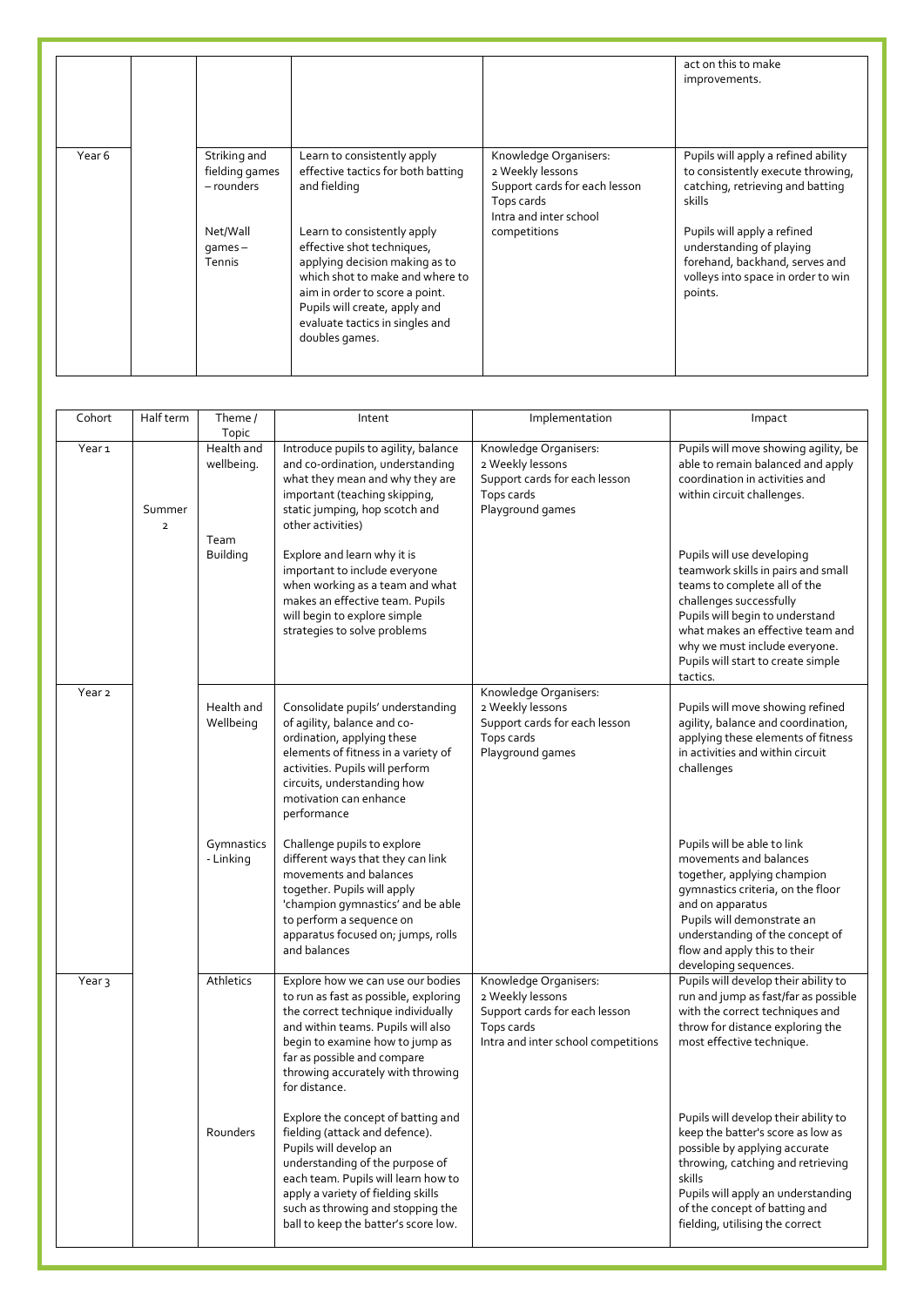|                   |                                                         |                                                                                                                                                                                                                                                                                                                                                       |                                                                                                                                 | fielding skills in order to stop the<br>batters                                                                                                                                      |
|-------------------|---------------------------------------------------------|-------------------------------------------------------------------------------------------------------------------------------------------------------------------------------------------------------------------------------------------------------------------------------------------------------------------------------------------------------|---------------------------------------------------------------------------------------------------------------------------------|--------------------------------------------------------------------------------------------------------------------------------------------------------------------------------------|
| $\bar{Y}$ ear 4   | Striking<br>and<br>Fielding<br>$q$ ames $-$<br>Rounders | Develop pupils' ability to apply the<br>principles of attack vs defence,<br>with a particular focus on the<br>concept of batting. Pupils will<br>continue to develop and apply a<br>variety of fielding skills such as<br>throwing and stopping the ball to<br>keep the batter's score low                                                            | Knowledge Organisers:<br>2 Weekly lessons<br>Support cards for each lesson<br>Tops cards<br>Intra and inter school competitions | Pupils will be able to apply<br>developing batting skills in order to<br>score points. Pupils will continue to<br>develop accurate throwing,<br>catching and retrieving skills.      |
|                   | Athletics                                               | Develop pupils' ability to develop<br>their own sprinting technique,<br>analysing their own performance.<br>Pupils will compare sprinting to<br>running for distance and pacing.<br>They will learn to throw for<br>distance with javelins and explore<br>the triple jump.                                                                            |                                                                                                                                 | Pupils will be able to apply the<br>correct technique for sprinting.<br>They will explore pacing and the<br>correct technique for triple jump<br>and javelin.                        |
| Year <sub>5</sub> | Athletics                                               | Challenge pupils to consolidate<br>their knowledge, understanding<br>and ability to sprint effectively,<br>individually and within a team.<br>Pupils will be able to develop their<br>technique for throwing a shot putt<br>and explore and develop an<br>understanding of how to hurdle<br>safely.                                                   | Knowledge Organisers:<br>2 Weekly lessons<br>Support cards for each lesson<br>Tops cards<br>Intra and inter school competitions | Pupils will apply the correct<br>technique for sprinting individually<br>and within a team whilst<br>developing their technique for<br>hurdling and throwing the shot<br>put.        |
|                   | Striking<br>and<br>Fielding -<br>Cricket                | Challenge pupils to refine and<br>apply their prior learning of the<br>skills required for both batting and<br>fielding. Pupils will be able to<br>create and apply tactics for both<br>batting, and fielding (including<br>bowling) and apply these<br>successfully within their teams                                                               |                                                                                                                                 | Pupils will refine their bowling,<br>throwing, catching, stopping,<br>retrieving and batting skills and<br>apply these with accuracy and<br>consistency to outwit their<br>opponents |
| Year 6            | Athletics                                               | Challenge pupils to apply their<br>knowledge, understanding and<br>skills into a series of competitions.<br>Pupils will experience competition<br>across all of the different areas of<br>athletics that they have explored.<br>Pupils will have to work hard<br>individually to apply the correct<br>technique as well as collaborating<br>in teams. | Knowledge Organisers:<br>2 Weekly lessons<br>Support cards for each lesson<br>Tops cards<br>Intra and inter school competitions | Pupils will apply a refined<br>understanding of running for<br>speed, pacing, throwing and<br>jumping for distance.                                                                  |
|                   | Cricket                                                 | Create and apply tactics for batting<br>and fielding (including bowling)                                                                                                                                                                                                                                                                              |                                                                                                                                 | Pupils will be able to: use different<br>ways of bowling accurately and<br>consistently; bat and field<br>effectively and umpire games.                                              |

### Implementation.

At Upton Heath, the PE curriculum is taught following the Complete PE scheme of work. Each class receives two weekly lessons and will cover all elements of PE during the year. PE lessons are either taught by the class teacher of by Activity for All sports coaches.

The Early Years Foundation Stage (EYFS) follows Development Matters, which aims to provide children in Reception with opportunities for physical development. Both fine and gross motor skills are central to the educational programme for Physical Development.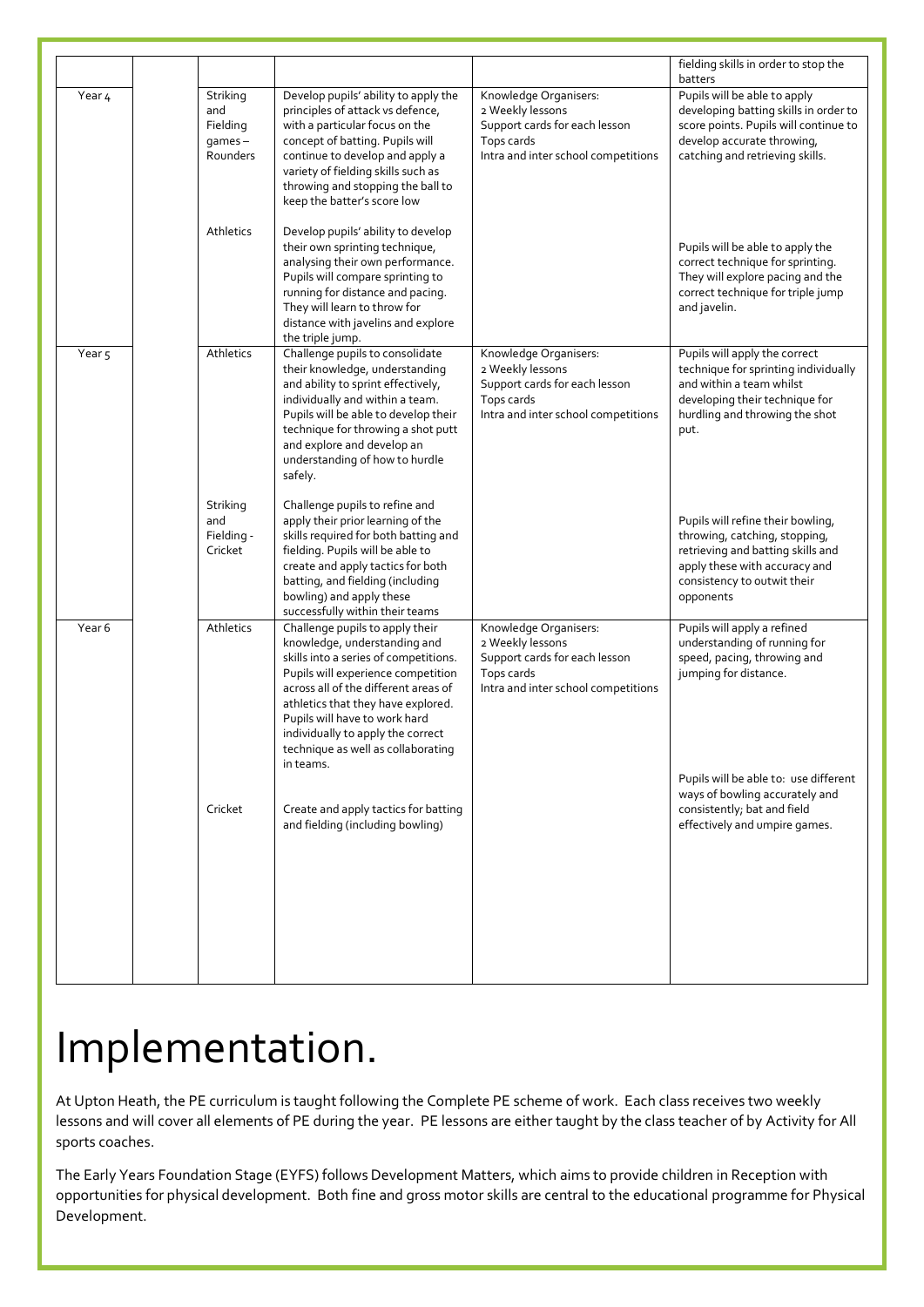UHPS is a Rights Respecting School and the teaching of PE can enhance the children's understanding of the importance of living a healthy lifestyle. **Article 31**, on the Rights of the Child states the right to 'play and relax by doing things like sports and music ' Through physical education lessons, the children can exercise their right to play and relax by being given opportunities to invent new games that are inclusive of all. We also enable pupils to explore equality of opportunity in relation to the rights of women and those with disabilities in sport. We encourage pupils to create their own playtime activities which allows the children to feel greater ownership and responsibility for their environment.

### Impact

Through weekly PE lessons (two per week) plus organised playground activities, clubs and competitions we aim to make our PE curriculum inclusive, enjoyable and aspirational. We aim to instil in the children the values of the school games which are: Passion, Self-belief, Respect, Honesty and Determination.

The children also receive swimming tuition during KS2 and we take part in a top up swimming programme in Year 6, to ensure that every child leaves our school at the end of KS2, knowing how to swim and with basic water safety knowledge and skills.

Children leave our school with a passion for sport and an understanding of the health benefits of exercise and a balanced diet. They will know how to prepare their bodies for exercise. They will take forward the life skills of empathy and fairness and the ability to work collaboratively and supportively as part of a team.

Children will leave our skills possessing the basic skills for different sports and the confidence to pursue their dreams where they have particular talents. They will have the determination to strive for personal best.

#### British Values and our Christian Distinctiveness.

As a school, we value the diverse ethnic backgrounds of all pupils and families and undertake a variety of events and lessons to celebrate these. Our high quality physical education curriculum inspires all pupils to succeed and excel in competitive sport and other physically-demanding activities. We provide opportunities for pupils to become physically confident in a way which supports their health and fitness. Opportunities to compete in sport and other activities build character and help to embed values such as fairness and respect

We promote the values of the Olympic and Paralympic games: Friendship, Courage, Inspiration, Determination, Equality, Respect, Excellence.

The distinct aims of UHPS ("serving one another in love") and Christian values of UHPS (Resilience, Respect, Compassion and Together) underpin every aspect of school life. We embrace the Church of England's vision for education, and that is, "deeply Christian, serving the common good", encompassing our values of Respect, Resilience, Compassion and Together.

### Early Years

Need a specific reference to what is being covered and when in Early Years. The Early Years framework provides detail of this.

| Cohort    | Half term | Theme / Topic | Intent                               | Implementation                | Impact                           |
|-----------|-----------|---------------|--------------------------------------|-------------------------------|----------------------------------|
|           | Autumn    | Locomotion -  | Explore walking using different      | Weekly lessons and playground | Physical Development ELG: Gross  |
|           |           | walking       | body parts in different directions,  | games                         | Motor Skills Children at the     |
|           |           |               | at different levels and at different | Knowledge organisers          | expected level of development    |
|           |           |               | speeds. Pupils will develop their    |                               | will: - Negotiate space and      |
| Reception |           |               | ability to walk and move into        |                               | obstacles safely, with           |
|           |           |               | space, change direction and keep     |                               | consideration for themselves and |
|           |           |               | away from the defenders.             |                               | others; - Demonstrate strength,  |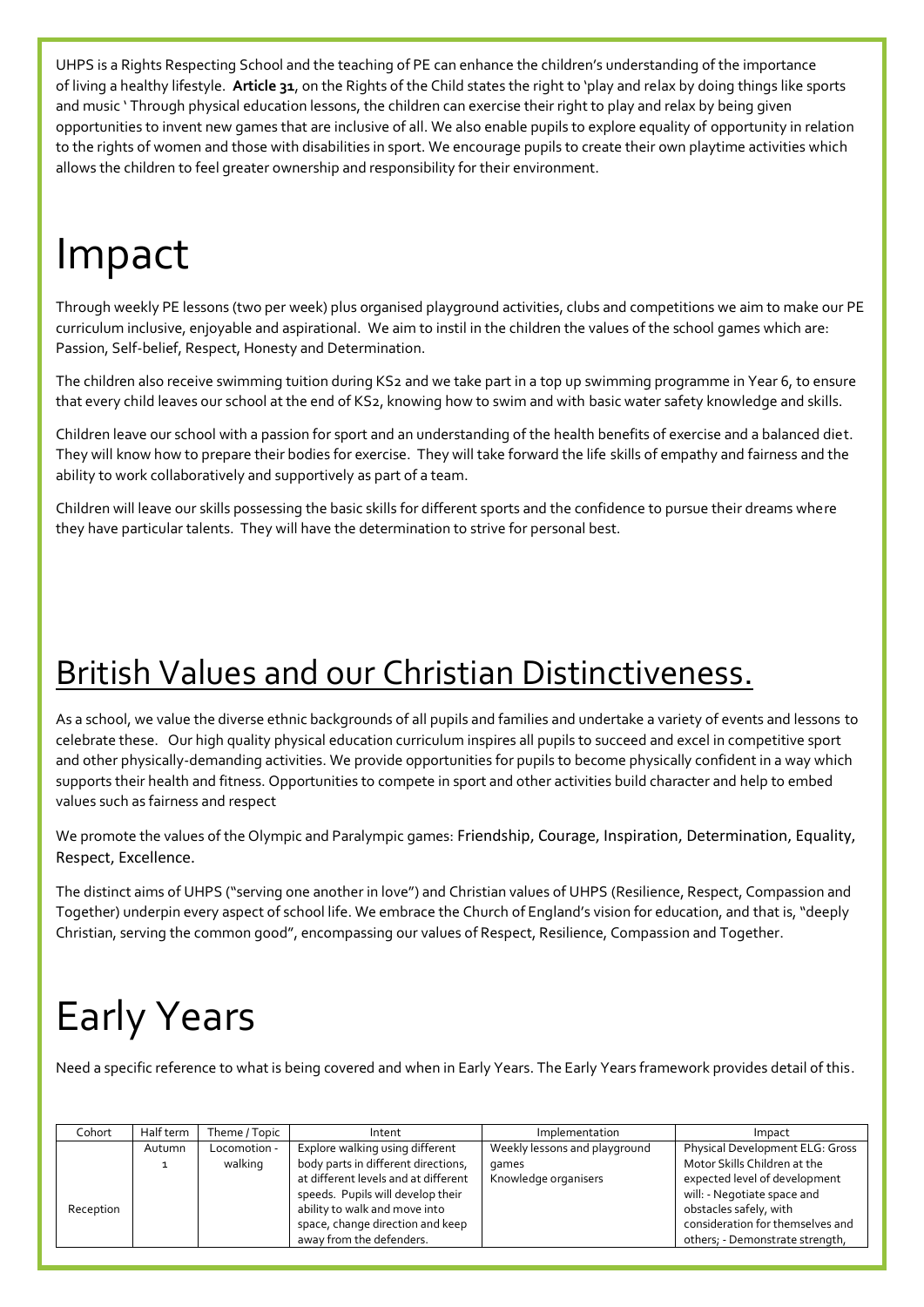| Autumn<br>$\overline{2}$ | Ball skills -<br>hands                        | Pupils will develop their ability to<br>push, roll and bounce a ball with<br>control. They will learn to move<br>the ball into spaces, avoiding<br>defenders.                                                                                                                                | Weekly lessons and playground<br>games<br>Knowledge organisers | balance and coordination when<br>playing; - Move energetically,<br>such as running, jumping,<br>dancing, hopping, skipping and<br>climbing. |
|--------------------------|-----------------------------------------------|----------------------------------------------------------------------------------------------------------------------------------------------------------------------------------------------------------------------------------------------------------------------------------------------|----------------------------------------------------------------|---------------------------------------------------------------------------------------------------------------------------------------------|
| Spring <sub>1</sub>      | Gymnastics:<br>high, low,<br>over, under      | Pupils will be able to move and<br>balance in high and low ways,<br>applying champion gymnastics<br>criteria, both on the floor and on<br>apparatus.                                                                                                                                         | Weekly lessons and playground<br>games<br>Knowledge organisers |                                                                                                                                             |
| Spring 2                 | $Dance -$<br>Nursery<br>Rhymes                | Pupils will explore creating simple<br>movement sequences that relate<br>to specific words in different<br>nursery rhymes. Pupils will add<br>movements together to form<br>sequences and begin to explore<br>character movements with a<br>partner.                                         | Weekly lessons and playground<br>games<br>Knowledge organisers |                                                                                                                                             |
| Summer<br>1              | Ball skills -<br>feet                         | Pupils will develop their ability to<br>dribble the ball keeping control.<br>Pupils will move the ball into<br>spaces avoiding any defenders.                                                                                                                                                | Weekly lessons and playground<br>games<br>Knowledge organisers |                                                                                                                                             |
| Summer<br>$\overline{2}$ | Attack vs<br>$Define -games forunderstanding$ | Pupils will be able to move into<br>spaces avoiding other pupils.<br>Pupils will also be able to adjust<br>their speed and change direction<br>to avoid other pupils.<br>Pupils will experiment moving in<br>different ways, moving<br>confidently and concentrating on<br>any instructions. | Weekly lessons and playground<br>games<br>Knowledge organisers |                                                                                                                                             |

### Key Stage 1

The National Curriculum states that: 'Pupils should develop fundamental movement skills, becoming increasingly competent and confident and access a broad range of activities to extend their agility, balance and coordination, individually and with others. They should be able to engage in competitive (both against self and against others) and co-operative physical activities, in a range of increasingly challenging situations. Pupils should be taught to:

- master basic movements including running, jumping, throwing and catching, as well as developing balance, agility and co-ordination, and begin to apply these in a range of activities
- participate in team games, developing simple tactics for attacking and defending
- perform dances using simple movement patterns.'

## Key Stage 2

Pupils should continue to apply and develop a broader range of skills, learning how to use them in different ways and to link them to make actions and sequences of movement. They should enjoy communicating, collaborating and competing with each other. They should develop an understanding of how to improve in different physical activities and sports and learn how to evaluate and recognise their own success. Pupils should be taught to:

- use running, jumping, throwing and catching in isolation and in combination
- play competitive games, modified where appropriate [for example, badminton, basketball, cricket, football, hockey, netball, rounders and tennis], and apply basic principles suitable for attacking and defending
- develop flexibility, strength, technique, control and balance [for example, through athletics and gymnastics]
- perform dances using a range of movement patterns
- take part in outdoor and adventurous activity challenges both individually and within a team
- compare their performances with previous ones and demonstrate improvement to achieve their personal best.

### Assessment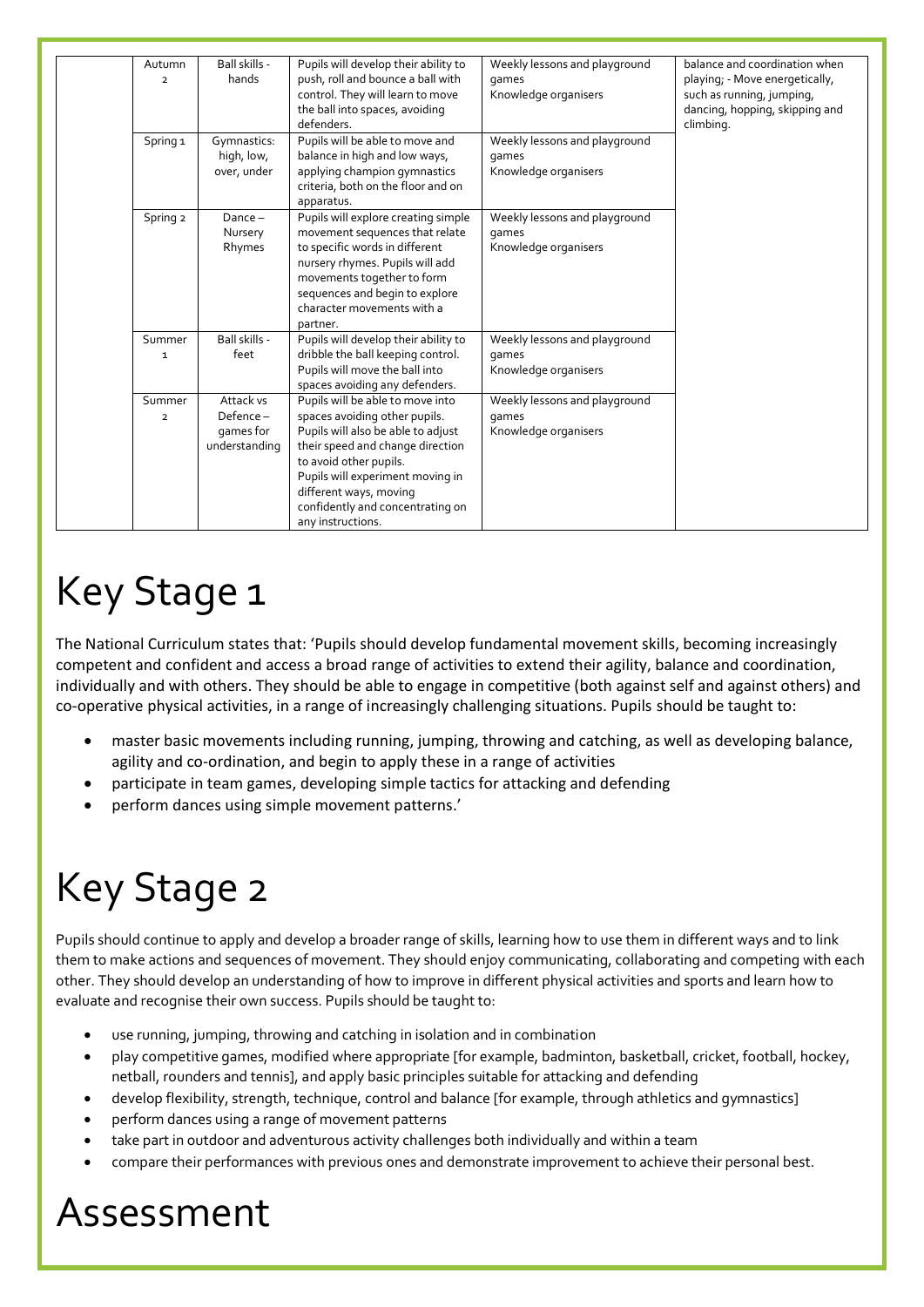As PE is a practical subject, assessment may be done by focussing on a small group at a time on certain tasks or skills, observing the children, discussing their work or self/group/teacher evaluation against criteria from the National Curriculum programmes of study and end of year expectations. PE assessment is ongoing to inform teachers with their planning, lesson activities and differentiation. Summative assessment is completed at the end of each unit to inform leaders of the improvements or skills that still need to be embedded. Assessments are recorded termly onto Insight.

We measure the impact of our curriculum through the following methods:

- Formative assessing of children's understanding of the skills taught through performance
- Summative assessment, at the end of a unit, using the objectives on INSIGHT
- Images and videos of the children's practical learning
- Interviewing the pupils about their learning (pupil voice)
- Annual reporting to parents

We are committed to providing a teaching and learning environment which ensures that all children are able to progress with their learning, regardless of social class, gender, culture, race, or SEND. Teachers will use a range of strategies to ensure that all learners are included within a classroom ethos that is Relevant, Engaging, Aspirational, Creative and Holistic. (REACH)

Physical Education Vocabulary

|                         | Key Stage 1                      |
|-------------------------|----------------------------------|
| Vocabulary for learning | <b>Sport Specific Vocabulary</b> |
| Attacker                | Speed                            |
| Defender                | Acceleration                     |
| Space                   | Tagging                          |
| Possession              | Dodge                            |
| Control                 | Dribbling                        |
| Opponent                | Accuracy                         |
| Team                    | Power                            |
| <b>Batter</b>           | Passing                          |
| Fielder                 | Control                          |
| Aiming                  | Throwing                         |
| Accuracy                | Catching                         |
| Jumping                 | Rolling                          |
| Distance                | Skipping                         |
| Coordination            | Landing                          |
| Balance                 |                                  |
| Cooperation             |                                  |
| Trust                   |                                  |
|                         |                                  |
|                         |                                  |
| Champion gymnastics     | Transition                       |
| Wide                    | Travel                           |
| Narrow                  | Balance                          |
| Curled                  | Jump                             |
| Flow                    | Roll                             |
| Linking                 | Sequence                         |
| <b>Big</b>              | Interesting                      |
| Small                   | Linking                          |
| Flow                    | Zig Zag                          |
| Transition              | Curved                           |
| Champion dancer         | Stimulus                         |
| Control                 | Flow                             |
| Rhythm                  | Timing                           |
| Expression              | Sequence                         |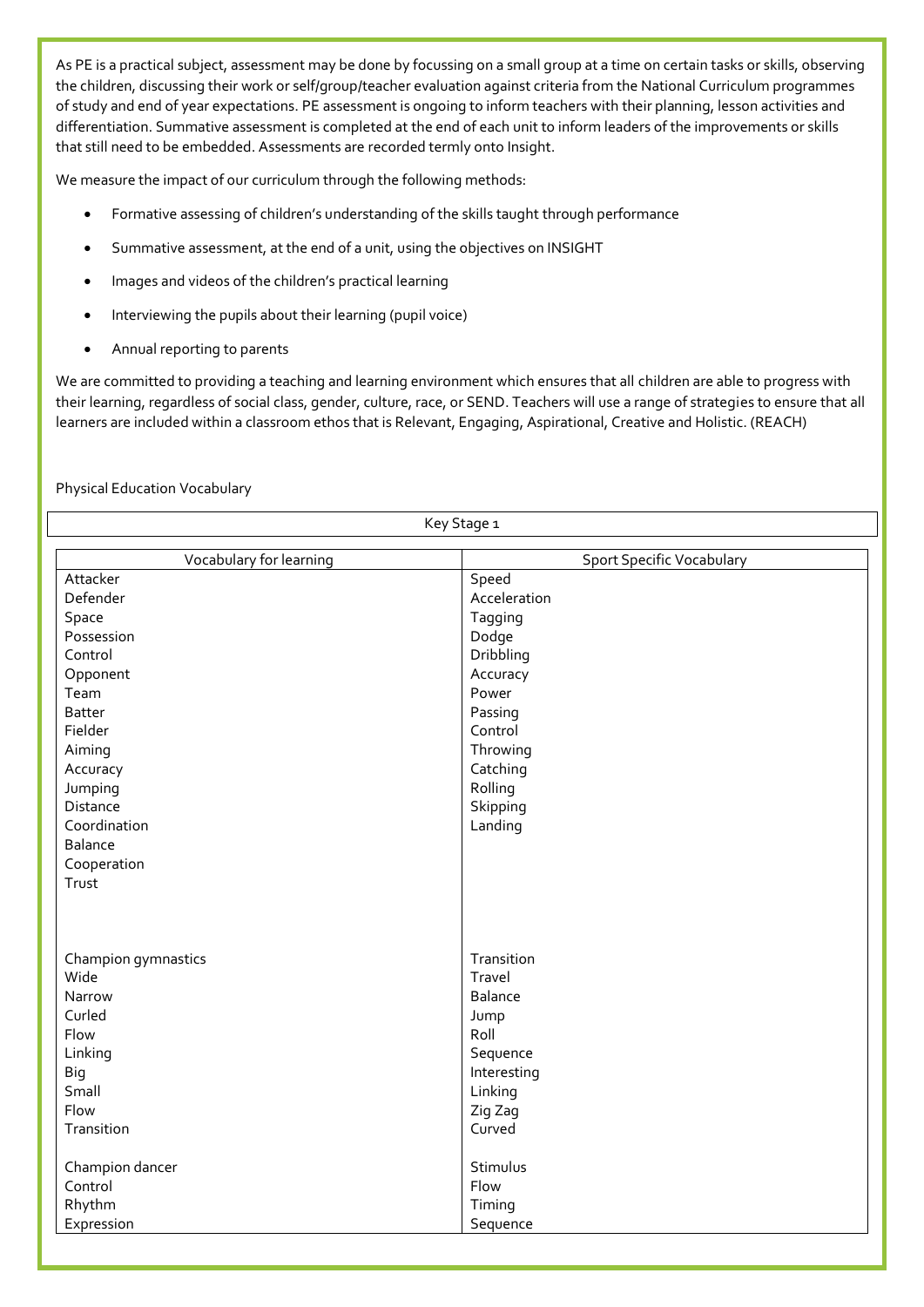| Emotion<br>beat | Motif<br>Expression<br>Unison |  |
|-----------------|-------------------------------|--|
|                 |                               |  |
|                 |                               |  |
|                 |                               |  |
|                 |                               |  |
|                 |                               |  |
|                 |                               |  |
|                 |                               |  |

Lower Key Stage 2

| Vocabulary for learning | Sport specific vocabulary           |
|-------------------------|-------------------------------------|
| Excellent gymnastics    | Symmetrical                         |
| Linking                 | Asymmetrical                        |
| Flow                    | <b>Bridge</b>                       |
| Interesting             | Levels                              |
| Extension               |                                     |
| Control                 |                                     |
|                         |                                     |
|                         | Chest pass                          |
| Attacker                | Footwork                            |
| Defender                | Pivot                               |
| Possession              | Rebound                             |
| Dribbling               | Mark                                |
| Marking                 | Shoulder pass                       |
| Space                   | Free pass/throw                     |
| Dodge                   | Intercepting                        |
| Return                  | Shooting                            |
| Recover                 | Triple threat                       |
| Tactics                 | Bounce pass                         |
| Acceleration            | Try (rugby)                         |
| Speed                   | Tagging                             |
| Distance                | <b>Ball carrier</b>                 |
| Accuracy                | Forward pass                        |
| <b>Batting</b>          | Offside                             |
| Fielding                | Ducking                             |
| Throwing                | Aiming                              |
| Communicate             | Outwit                              |
| Tactics                 | <b>Baseline</b>                     |
| Strategy                | Forehand                            |
| Teamwork                | Rally                               |
| Transition              | Out                                 |
|                         | Listening                           |
|                         | Responsibility                      |
|                         | Trust                               |
|                         | Non-verbal and verbal communication |
|                         | Relay                               |
|                         |                                     |
|                         | Change over                         |
|                         | Base/posts<br>Rounder               |
|                         |                                     |
|                         | The Long Barrier                    |
|                         | Backstop<br>Half a rounder          |
|                         |                                     |
|                         | Stride pattern (athletics)          |
|                         | Motif                               |
| Excellent dancer        | Choreography                        |
| Expression              | Character                           |
| Creativity              | Canon                               |
| Emotion                 | Unison                              |
|                         |                                     |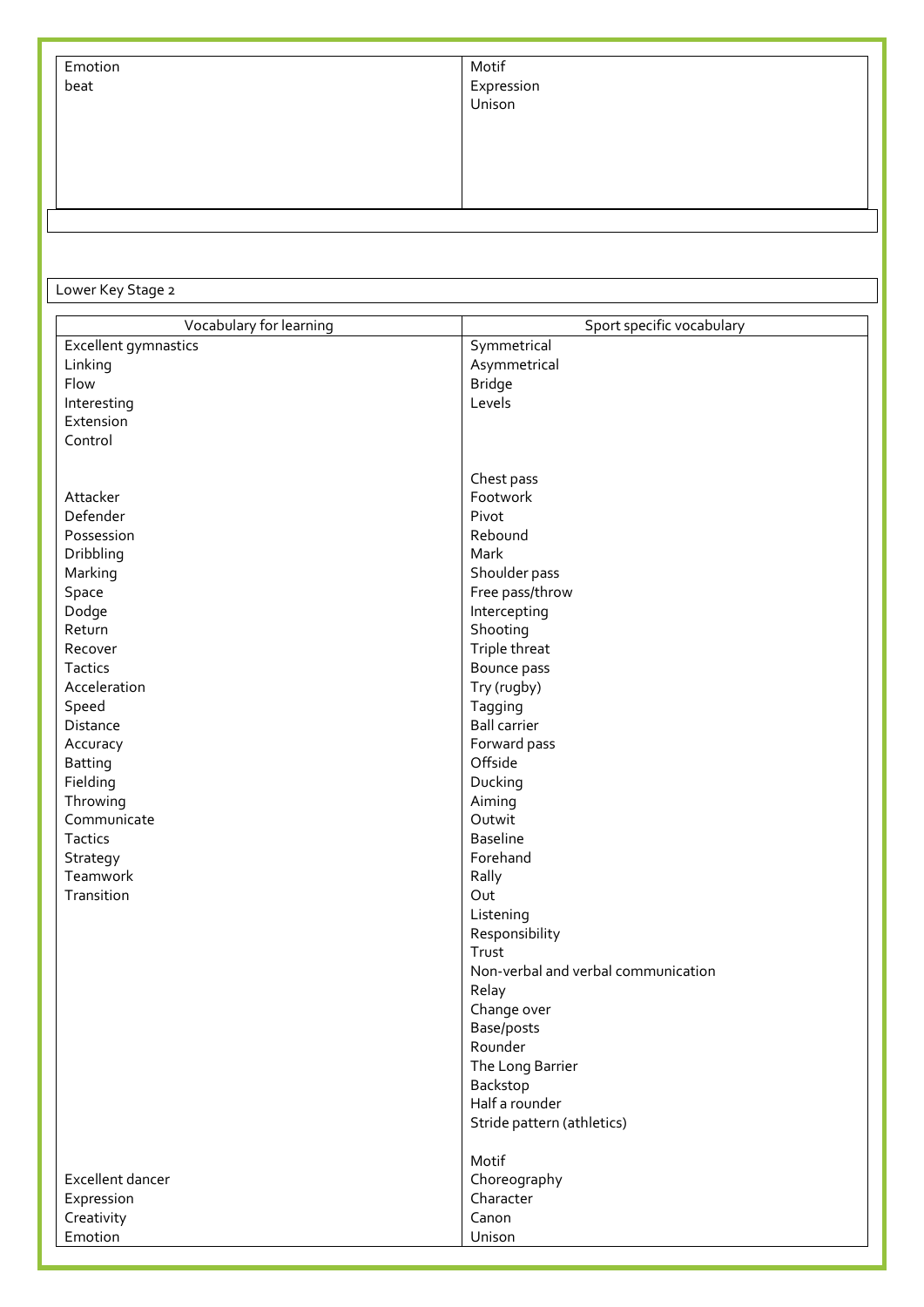| Flow           |
|----------------|
| Rhythm         |
| Timing         |
| Stage presence |
|                |

Upper Key Stage 2

| Vocabulary for learning | Sport specific vocabulary                       |
|-------------------------|-------------------------------------------------|
| Tactics                 | Shoulder pass                                   |
| Transition              | Bounce pass                                     |
| Possession              | High Five Netball positions (GK, GS. GD. GA. C) |
| Marking                 | Shadowing                                       |
| Umpire                  | Tracking back                                   |
| Pressure                | Through ball                                    |
| Tackle                  | Man to man marking                              |
| Counter attack          | Loop pass                                       |
| Referee                 | Miss pass                                       |
| Tactics                 | Back court violation                            |
| Outwit                  | Goalside                                        |
| Offside                 | Orienteering                                    |
| High pressure           | Control point                                   |
| Strategy                | scale                                           |
| Communication           | Free hit                                        |
| Fielder                 | Batting and bowling square                      |
| <b>Bowling</b>          | No ball                                         |
| Accuracy                | Out                                             |
| Tactics                 | Forehand                                        |
| Speed                   | Backhand                                        |
| Power                   | Volley                                          |
| Determination           | Serve                                           |
| Evaluation              | Outfielder                                      |
| Tactics                 | Run out                                         |
| Run out                 | Doubles                                         |
| <b>Bowling</b>          | Hand eye coordination                           |
|                         | Aiming                                          |
|                         | Team member                                     |
|                         | Fairness                                        |
|                         | Change over                                     |
|                         | Personal best                                   |
|                         | Lap                                             |
|                         | Wicket Keeper                                   |
|                         | No ball                                         |
|                         | Wide                                            |
|                         | Bye                                             |
|                         | False starts                                    |
|                         | Events                                          |
|                         |                                                 |
|                         |                                                 |
|                         |                                                 |
|                         |                                                 |
|                         |                                                 |
| Excellent gymnastics    | Counter Balance                                 |
| Interesting             | <b>Counter Tension</b>                          |
| Flow                    | Cannon                                          |
| Levels                  | Unison                                          |
|                         | Matching                                        |
|                         | Mirroring                                       |
|                         |                                                 |
|                         |                                                 |
|                         |                                                 |